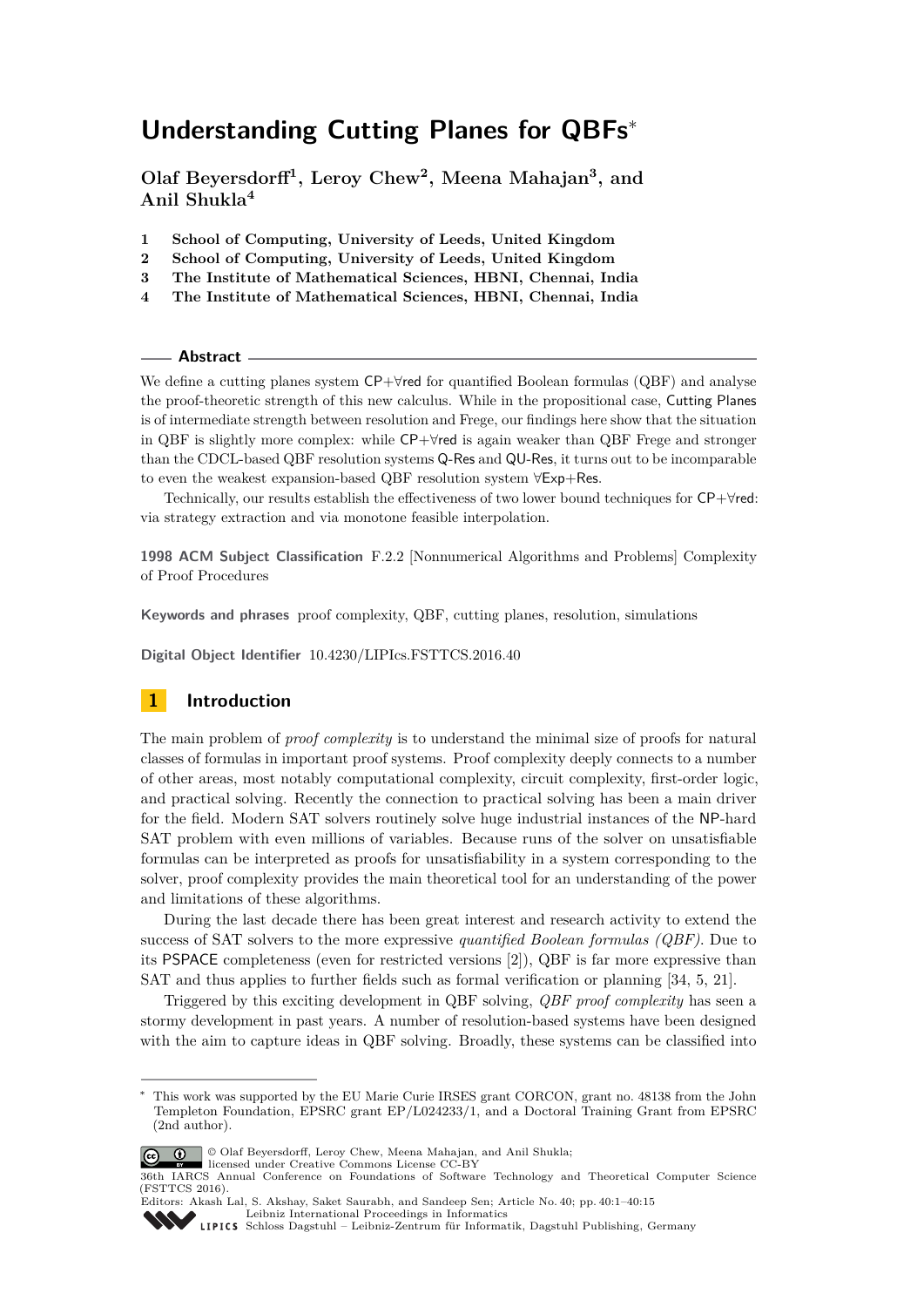## **40:2 Understanding Cutting Planes for QBFs**

two types corresponding to two principal approaches in QBF solving: proof systems modelling *conflict driven clause learning (CDCL):* Q-resolution Q-Res [\[29,](#page-14-2) [7\]](#page-13-1), universal resolution QU-Res [\[38\]](#page-14-3), long-distance resolution [\[3\]](#page-12-2), and their extensions [\[4\]](#page-12-3); and proof systems modelling *expansion solving*: ∀Exp+Res [\[28\]](#page-14-4) and their extensions [\[7\]](#page-13-1). Proof complexity research of these systems resulted in a complete understanding of the relative complexity of QBF resolution systems [\[8,](#page-13-2) [4\]](#page-12-3), and the transfer of classical techniques to QBF systems was thoroughly assessed [\[9,](#page-13-3) [10,](#page-13-4) [11\]](#page-13-5). In addition, stronger QBF Frege and Gentzen systems were defined and investigated [\[20,](#page-13-6) [6,](#page-12-4) [12\]](#page-13-7).

Most SAT and QBF solvers use resolution as their underlying proof system. Resolution is a weak proof systems for which a wealth of lower bounds and in fact lower bound techniques are known (cf. [\[37,](#page-14-5) [16\]](#page-13-8)). This raises the question – often controversially discussed within the proof complexity and solving communities – whether it would be advantageous to build solvers on top of more powerful proof systems. While Frege systems appear too strong and proof search is hindered by non-automatisability results [\[31,](#page-14-6) [14\]](#page-13-9), a natural system of intermediate strength is Cutting Planes first defined in [\[19\]](#page-13-10).

Using ideas from integer linear programming [\[25,](#page-13-11) [17\]](#page-13-12), Cutting Planes works with linear inequalities, allowing addition of inequalities as well as multiplication and division by positive integers as rules. Translating propositional clauses into inequalities, Cutting Planes derives the contradiction  $0 \geq 1$ , thereby demonstrating that the original set of inequalities (and hence the corresponding clause set) has no solution. As mentioned, Cutting Planes is a proof system of intermediate strength: it simulates resolution, but allows short proofs for the famous pigeonhole formulas hard for resolution [\[27\]](#page-14-7), while it is simulated by and strictly weaker than Frege [\[24,](#page-13-13) [33\]](#page-14-8).

## **Our contributions**

For QBFs a similar Cutting Planes system based on integer linear programming has been missing. It is the aim of this paper to define a natural Cutting Planes system for QBF and give a comprehensive analysis of its proof complexity.

**1. Cutting Planes for QBF.** We introduce a complete and sound QBF proof system CP+∀red that works with quantified linear inequalities, where each variable is either quantified existentially or universally in a quantifier prefix. The system CP+∀red extends the classical Cutting Planes system with one single ∀-reduction rule allowing manipulation of universally quantified variables. The definition of the system thus naturally aligns with the QBF resolution systems Q-Res [\[29\]](#page-14-2) and QU-Res [\[38\]](#page-14-3) and the stronger QBF Frege systems [\[6\]](#page-12-4) that likewise add universal reduction to their classical base systems.

Inspired by the recent work on semantic Cutting Planes [\[23\]](#page-13-14) we also define a stronger system semCP+∀red where in addition to universal reduction all semantically valid inferences between inequalities are allowed (Section [7\)](#page-11-0).

**2. Lower bound techniques for CP+∀red.** We establish two lower bound methods for  $CP+\forall$ red: strategy extraction (Section [4\)](#page-7-0) and feasible interpolation (Section [5\)](#page-8-0).

*Strategy extraction* as a lower bound technique was first devised for Q-Res [\[8\]](#page-13-2) and subsequently extended to QBF Frege systems [\[6,](#page-12-4) [12\]](#page-13-7). The technique applies to calculi that allow to efficiently extract winning strategies for the universal player from a refutation (or alternatively Skolem functions for the existential variables from a proof of a true QBF). Here we show that CP+ $\forall$ red admits strategy extraction in TC<sup>0</sup>, thus establishing an appealing link between  $\mathsf{CP}+\forall$ red proofs (which can count) and the counting circuit class  $\mathsf{TC}^0$  (Theorem [8\)](#page-7-1).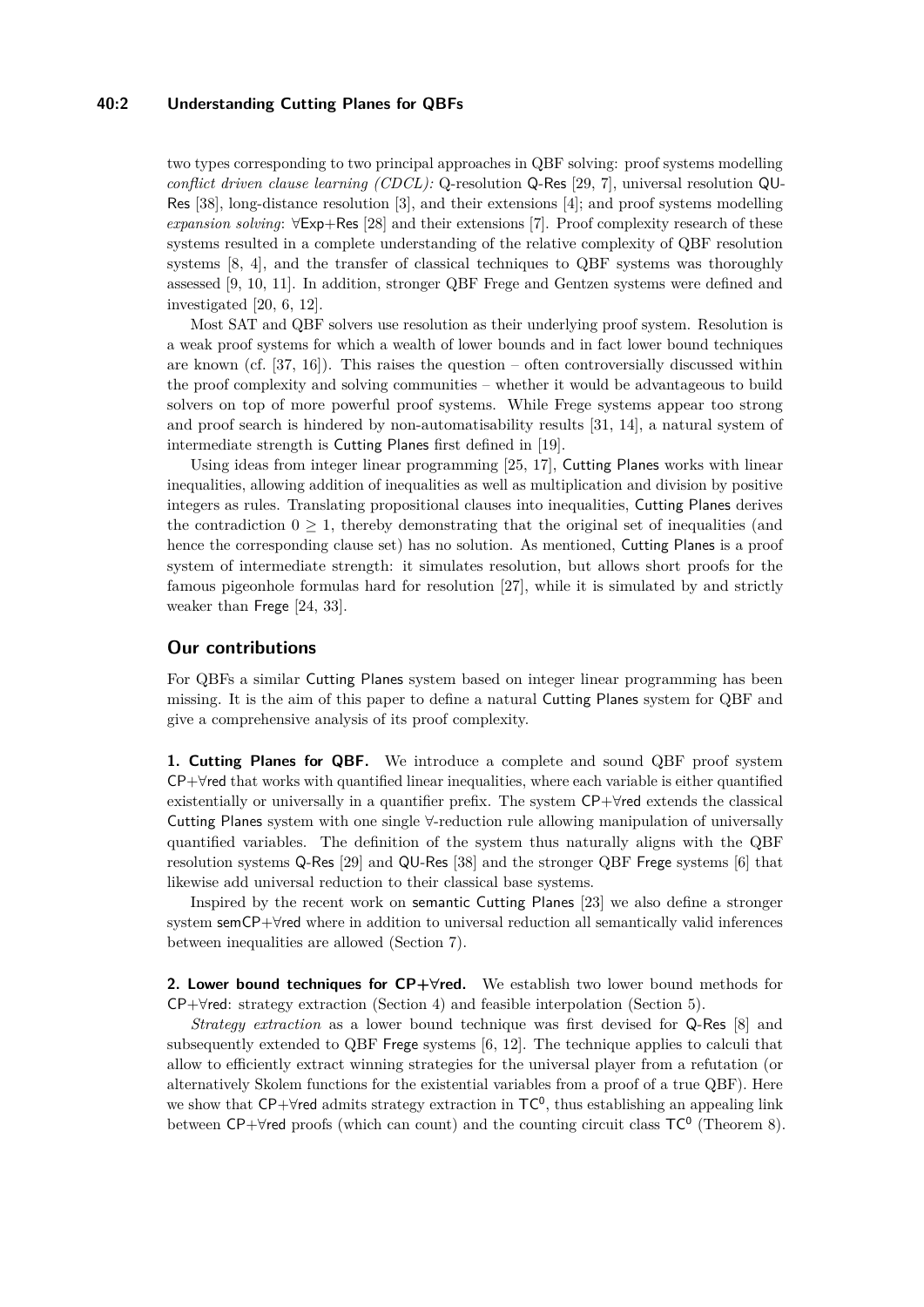#### **O. Beyersdorff, L. Chew, M. Mahajan, and A. Shukla 40:3** 40:3

For each function  $f \in \text{PSPACE}/\text{poly}$  we construct false QBFs  $Q_{\text{qbf}}-f_n$  where each winning strategy forces the universal player to compute *f*. Thus assuming the existence of  $f \in$ **PSPACE**/poly \  $TC^0$  we obtain lower bounds for  $Q_{\text{obj}}-f_n$  in CP+ $\forall$ red (Corollary [9\)](#page-7-2) and even semCP+∀red (Corollary [21\)](#page-12-5).

*Feasible interpolation* is another classical technique transferring circuit lower bounds to proof size lower bounds; however, here we import lower bounds for monotone arithmetic circuits [\[33\]](#page-14-8) and hence the connection between the circuits and the lines in the proof system is less direct than in strategy extraction. Feasible interpolation holds for classical resolution [\[30\]](#page-14-9) and Cutting Planes [\[33\]](#page-14-8), and indeed was shown to be effective for all QBF resolution systems [\[9\]](#page-13-3). Following the approach of [\[33\]](#page-14-8) we establish this technique for CP+∀red (Theorem [12\)](#page-9-0) and in fact for the stronger semCP+∀red (Theorem [22\)](#page-12-6).

It is interesting to note that while feasible interpolation is the only technique known for classical Cutting Planes, we have two conceptually different lower bound methods – and hence more (conditionally) hard formulas in QBF. This is in line with recent findings in [\[12\]](#page-13-7) showing that lower bounds for QBF Frege either stem from circuit lower bounds (for NC<sup>1</sup> ) or from classical Frege lower bounds. Our results here illustrate the same paradigm for  $CP+\forall$ red: lower bounds arise either from  $TC^0$  lower bounds (via strategy extraction) or via classical lower bound methods for Cutting Planes (feasible interpolation).

**3. Relations to other QBF proof systems.** We compare our new system CP+∀red with previous QBF resolution and Frege systems. In contrast to the classical setting, the emerging picture is somewhat more complex: while CP+∀red is strong enough to simulate the core CDCL QBF resolution systems Q-Res and QU-Res and indeed is exponentially stronger than these systems (Theorem [17\)](#page-10-0), CP+∀red is incomparable (under a natural circuit complexity assumption) to even the base system ∀Exp+Res of the expansion resolution systems (Theorem [18\)](#page-10-1). Conceptually, this means that in contrast to the SAT case, QBF solvers based on linear programming and corresponding to CP+∀red will not encompass the full strength of current resolution-based QBF solving techniques.

On the other hand, CP+∀red turns out to be simulated by Frege+∀red, and Frege+∀red is exponentially more powerful than CP+∀red (Theorem [19\)](#page-11-1). While this separation could be achieved by lifting the classical separation [\[33\]](#page-14-8) to QBF by considering purely existentially quantified formulas, we highlight that our separation also holds for natural QBFs expressing the clique-co-clique principle, which is not known to have a succinct propositional representation.

## **2 Notation and preliminaries**

**Quantified Boolean Formulas.** A literal is a Boolean variable or its negation. We say a literal *x* is complementary to the literal  $\neg x$  and vice versa. A *clause* is a disjunction of literals and a *term* is a conjunction of literals. The empty clause is denoted by  $\Box$ , and is semantically equivalent to false, denoted ⊥. A formula in *conjunctive normal form* (CNF) is a conjunction of clauses. For a literal  $l = x$  or  $l = \neg x$ , we write var(*l*) for *x* and extend this notation to var $(C)$  for a clause C. Let  $\alpha$  be any partial assignment. For a clause C, we write  $C|_{\alpha}$  for the clause obtained after applying the partial assignment  $\alpha$  to  $C$ .

Quantified Boolean Formulas (QBFs) extend propositional logic with Boolean quantifiers with the standard semantics that  $\forall x.F$  is satisfied by the same truth assignments as  $F|_{x=0} \wedge$  $F|_{x=1}$  and  $\exists x.F$  as  $F|_{x=0} \vee F|_{x=1}$ . We assume that QBFs are in *closed prenex form* with a CNF matrix, i.e., we consider the form  $Q_1x_1 \cdots Q_nx_n$ .  $\phi$  where each  $Q_i$  is either  $\exists$  or  $\forall$ ,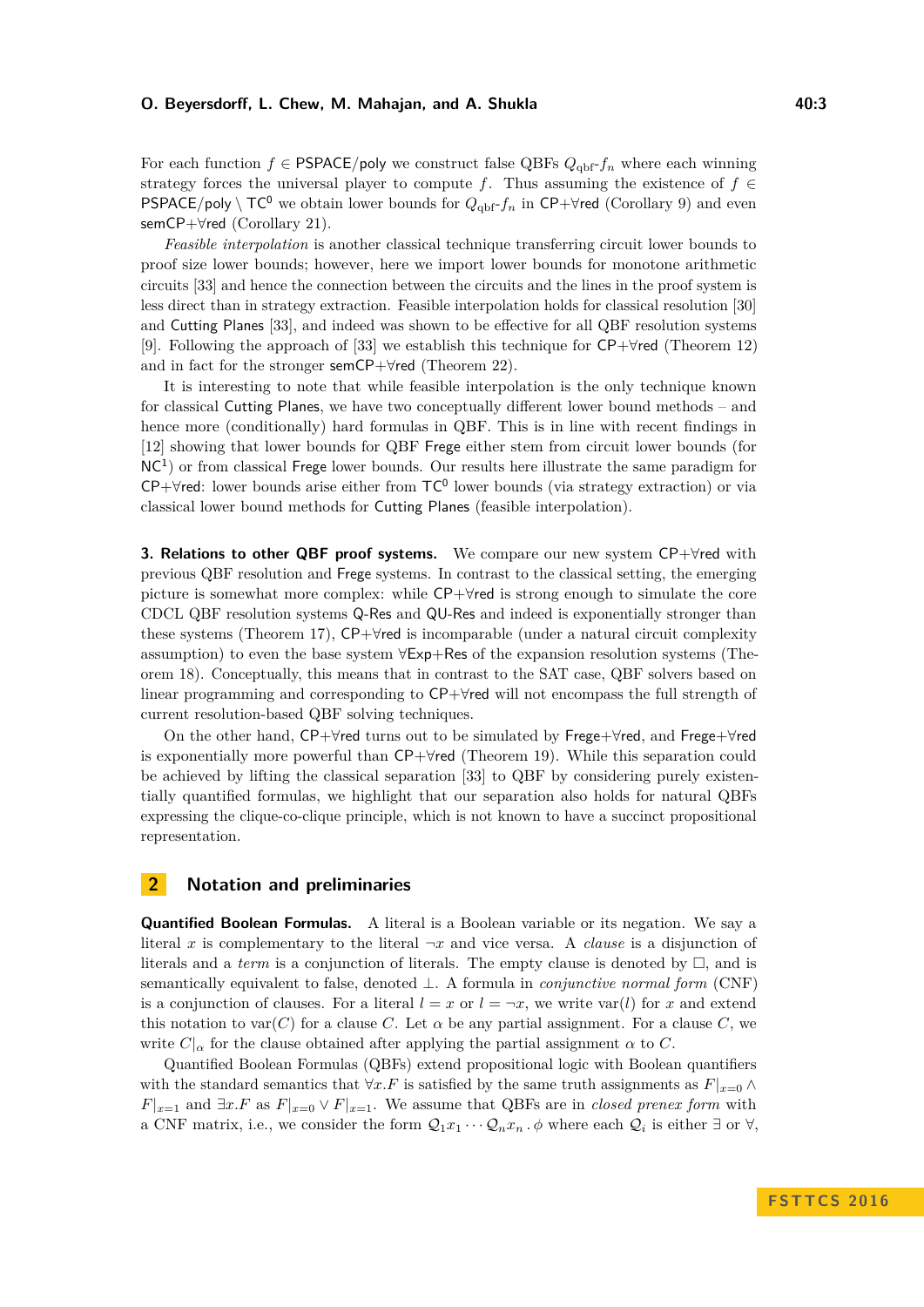## **40:4 Understanding Cutting Planes for QBFs**

and  $\phi$  is a quantifier-free CNF formula, called the matrix, in the variables  $x_1, \ldots, x_n$ . Any QBF can be efficiently (in polynomial time) converted to an equivalent QBF in this form (using PSPACE-completeness of such QBFs). We denote such formulas succinctly as  $Q$ .  $\phi$ . The *index* ind(*y*) of a variable *y* is its position in the prefix  $Q$ ; for each  $i \in [n]$ ,  $ind(x_i) = i$ . If  $\text{ind}(x) < \text{ind}(y)$ , we say that *x* occurs *before y*, or *to the left of y*. The *quantification level*  $\text{lv}(y)$  of a variable *y* in  $\mathcal{Q}$ .  $\phi$  is the number of alternations of quantifiers to the left of *y* in the quantifier prefix of  $\mathcal{Q} \cdot \phi$ . For instance, in the QBF  $\exists x_1 \forall x_2 \forall x_3 \exists x_4 \phi$ ,  $\big| \mathbf{v}(x_1) = 1$ ,  $\text{lv}(x_2) = \text{lv}(x_3) = 2$ , and  $\text{lv}(x_4) = 3$ .

Often it is useful to think of a QBF  $Q_1x_1 \cdots Q_nx_n$ .  $\phi$  as a game between two players: *universal*  $(\forall)$  and *existential*  $(\exists)$ . In the *i*-th step of the game, the player  $\mathcal{Q}_i$  assigns a value to the variable  $x_i$ . The existential player wins if  $\phi$  evaluates to 1 under the assignment constructed in the game. The universal player wins if  $\phi$  evaluates to 0. A *strategy for*  $x_i$  is a function from all variables of index  $\langle i \rangle$  to  $\{0,1\}$ . A *strategy* for the universal player is a collection of strategies, one for each universally quantified variable. Similarly, a *strategy* for the existential player is a collection of strategies, one for each existentially quantified variable. A strategy for the universal player is a winning strategy if using this strategy to assign values to variables, the universal player wins any possible game, irrespective of the strategy used by the existential player. Winning strategies for the existential player are similarly defined. For any QBF, exactly one of the two players has a winning strategy. A QBF is false if and only if there exists a *winning strategy* for the universal player ([\[26\]](#page-13-15),[\[1,](#page-12-7) Sec. 4.2.2],[\[32,](#page-14-10) Chap. 19]).

**Proof systems.** Following notation from [\[18\]](#page-13-16), a *proof system* for a language  $\mathcal{L}$  is a polynomialtime onto function  $f: \{0,1\}^* \to \mathcal{L}$ . Each string  $\phi \in \mathcal{L}$  is a *theorem*, and if  $f(\pi) = \phi$ , then  $\pi$  is a *proof* of  $\phi$  in *f*. Given a polynomial-time function  $f: \{0,1\}^* \to \{0,1\}^*$  the fact that  $f(\{0,1\}^*) \subseteq \mathcal{L}$  is the *soundness property* for *f* and the fact that  $f(\{0,1\}^*) \supseteq \mathcal{L}$  is the *completeness property* for *f*.

Proof systems for the language of propositional unsatisfiable formulas (UNSAT) are called *propositional proof systems* and proof systems for the language of false QBFs are called *QBF proof systems*. These are *refutational* proof systems. Equivalently, propositional proof systems and QBF proof systems can be defined respectively for the languages of true propositional formulas (TAUT) and of true QBFs. Since any QBF  $\mathcal{Q}, \phi$  can be converted in polynomial time to another QBF  $Q'$ .  $\phi'$  such that exactly one of  $Q$ .  $\phi$  and  $Q'$ .  $\phi'$  is true, it suffices to consider only refutational QBF proof systems.

Given two proof systems  $f_1$  and  $f_2$  for the same language L, we say that  $f_1$  simulates  $f_2$ , if there exists a function *g* and a polynomial *p* such that  $f_1(g(w)) = f_2(w)$  and  $|g(w)| \leq p(|w|)$ for all *w*. Thus *g* translates a proof *w* of  $x \in L$  in the system  $f_2$  into a proof  $g(w)$  of  $x \in L$ in the system *f*1, with at most polynomial blow-up in proof-size. If there is such a *g* that is also polynomial-time computable, then we say that  $f_1$  p-simulates  $f_2$ .

**QBF resolution calculi.** *Resolution* (Res), introduced by Blake [\[13\]](#page-13-17) and Robinson [\[36\]](#page-14-11), is a refutational proof system for formulas in CNF form. The lines in the Res proofs are clauses. The only inference (resolution) rule is  $\frac{C \vee x}{C \cup D} \vee \neg x$  where *C*, *D* denote clauses and *x* is a variable. A Res refutation derives the empty clause  $\Box$ .

*Q-resolution* (Q-Res) [\[29\]](#page-14-2) is a resolution-like calculus operating on QBFs in prenex form with a CNF matrix. The lines in the Q-Res proofs are clauses. It uses the propositional resolution rule above with the side conditions that variable x is existential, and if  $z \in C$ , then  $\neg z \notin D$ . (Unlike in the propositional case, dropping this latter condition that  $C \cup D$  is not a tautology can lead to unsoundness.) In addition Q-Res has the universal reduction rule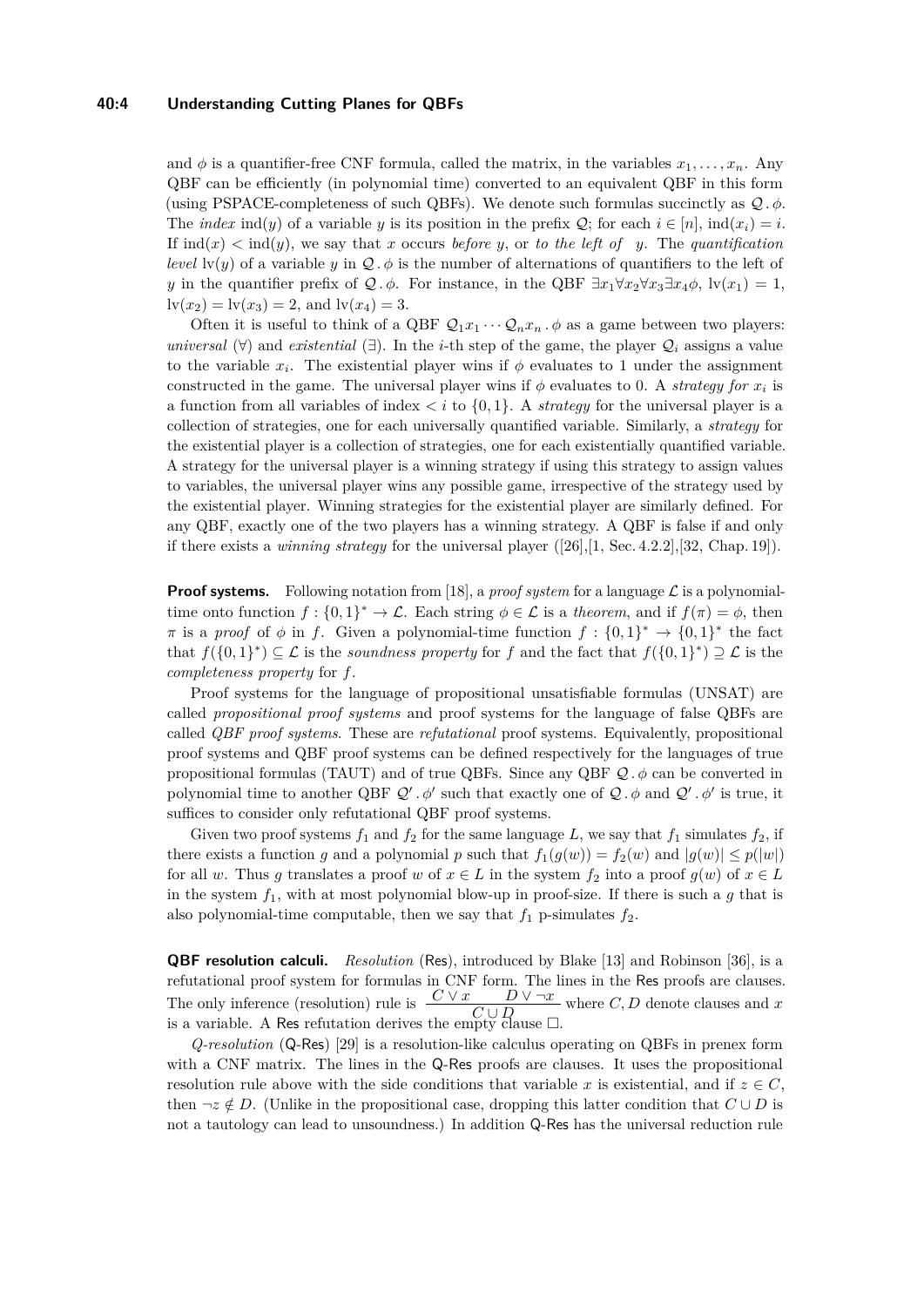## **O. Beyersdorff, L. Chew, M. Mahajan, and A. Shukla 40:5** 40:5

*C* ∨ *u*  $\frac{V u}{C}$  and  $\frac{C V \neg u}{C}$  (∀-Red), where variable *u* is universal and every existential variable  $x \in C$  has  $\text{lv}(x) \leq \text{lv}(u)$ . If resolution is also permitted with universal variable *x* (as long as tautologies are not created), then we get the calculus QU-Res [\[38\]](#page-14-3).

*Expansion-based* calculi are another type of resolution systems significantly different from Q-Res. In this paper, we will briefly refer to one such calculus, the ∀Exp+Res from [\[28\]](#page-14-4). In ∀Exp+Res, one expands the formula on universal variables, creating multiple annotated copies of existential variables, and then uses classical resolution. For details, see [\[28\]](#page-14-4).

**Frege systems.** Frege proof systems are the 'textbook' proof systems for propositional logic based on axioms and rules [\[18\]](#page-13-16). A Frege system comprises a finite set of axiom schemes and rules. A Frege proof is a sequence of formulas (using  $\wedge$ ,  $\vee$ ,  $\neg$ ) where each formula is either a substitution instance of an axiom, or can be inferred from previous formulas by a valid inference rule. Frege systems are required to be sound and implicationally complete.

A refutation of a false QBF  $Q \cdot \phi$  in the system Frege+ $\forall$ red [\[6\]](#page-12-4) is sequence of lines  $L_1, \ldots, L_\ell$  where each line is a formula,  $L_1 = \phi$ ,  $L_\ell = \bot$  and each  $L_i$  is inferred from previous lines  $L_j$ ,  $j < i$ , using the inference rules of Frege or using the universal reduction rule  $\frac{L_j}{L_j[u/B]}$  ( $\forall \text{Red}$ ), where *u* is a universal variable and is the rightmost (highest index) variable among the variables of  $L_j$ ,  $B$  is a formula containing only variables left of  $u$ , and  $L_j[u/B]$  is the formula obtained from  $L_j$  by replacing each occurrence of *u* in  $L_j$  by *B*.

**Circuit classes.** We recall the definitions of some standard circuit classes (cf. [\[39\]](#page-14-12)). The class  $TC^0$  contains all languages recognisable by polynomial-size circuits using  $\neg$ ,  $\vee$ ,  $\wedge$  and threshold gates with constant depth and unbounded fan-in. Stronger classes are obtained by using NC<sup>1</sup> circuits of polynomial size and logarithmic depth with bounded fan-in  $\neg$ ,  $\vee$ ,  $\wedge$ gates, and by P*/*poly circuits of polynomial size. We use non-uniform classes throughout.

**Decision lists [\[35\]](#page-14-13).** A *decision list* is a list *L* of pairs  $(t_1, v_1), \ldots, (t_r, v_r)$ , where each  $t_i$  is a term and  $v_i$  is a value in  $\{0,1\}$ , and the last term  $t_r$  is the constant term **true** (i.e., the empty term). A decision list *L* defines a Boolean function as follows: for any assignment  $\alpha$ ,  $L(\alpha)$  is defined to be equal to *v<sub>j</sub>* where *j* is the least index such that  $t_j | \alpha = 1$ . (Such an item always exists, since the last term always evaluates to 1). In [\[6\]](#page-12-4), this definition has been generalised to C-decision lists (for some circuit class  $\mathcal{C}$ ), where instead of terms one can use circuits from C. A C-decision list yields the circuit  $f(x) = \vee_{i=1}^{r} (v_i \wedge C_i(x) \wedge \wedge_{j.$ Thus a polynomial-sized  $TC^0$ -decision list yields a  $TC^0$  circuit.

## **3 The CP+∀red proof system**

In this section we define a QBF analogue of the classical Cutting Planes proof system by augmenting it with a reduction rule for universal variables. We denote this system by CP+ $\forall$ red. Consider a false quantified set of inequalities  $\mathcal{F} \equiv \mathcal{Q}_1 x_1 \dots \mathcal{Q}_n x_n$ . F, where F is a set of linear inequalities of the form  $\sum x_i a_i \geq A$  for integers  $a_i$  and  $A$ , and  $F$  includes the set of inequalities  $B = \{x_i \geq 0, -x_i \geq -1 \mid i \in [n]\}.$  The inequalities in *B* are called the Boolean axioms, because they force any integer-valued assignment  $\bar{a}$  to the variables, satisfying *F*, to take only 0*,* 1-values. We point out that classical Cutting Planes proof systems (only existential variables) can refute any inconsistent set of linear inequalities over integers. However, once universal quantification is allowed, dealing with an unbounded domain is more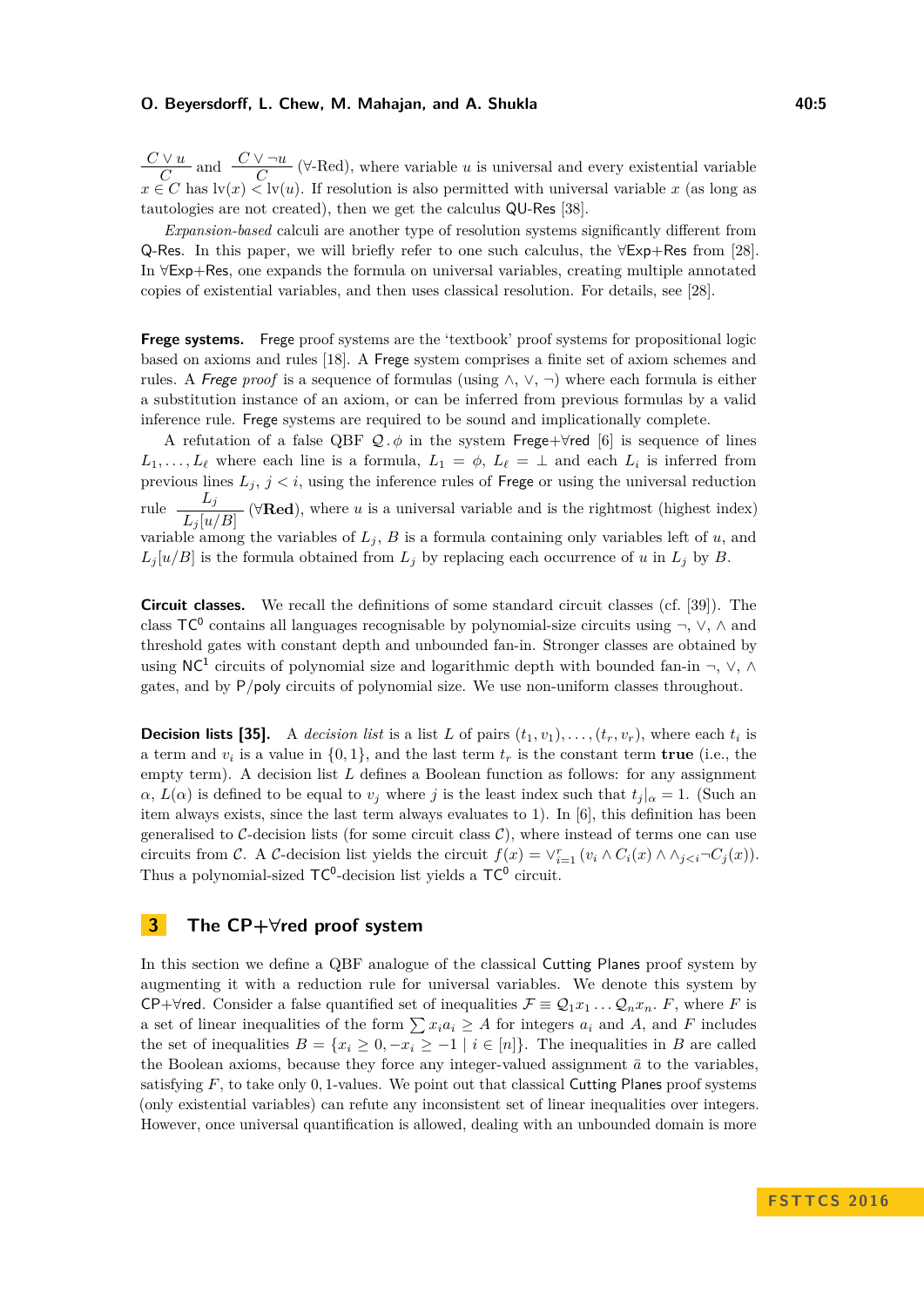#### **40:6 Understanding Cutting Planes for QBFs**

messy. Since our primary goal in defining this proof system is to refute false QBFs, and since QBFs have only Boolean variables, we only consider sets of inequalities that contain *B*.

<span id="page-5-0"></span>**► Definition 1** (CP+ $\forall$ red proofs for inequalities). Consider a set of quantified inequalities  $\mathcal{F} \equiv \mathcal{Q}_1 x_1 \dots \mathcal{Q}_n x_n$ . F, where F also contains the Boolean axioms. A CP+ $\forall$ red refutation  $\pi$  of  $\mathcal{F}$  is a quantified sequence of linear inequalities  $\mathcal{Q}_1x_1 \ldots \mathcal{Q}_n x_n$ .  $[I_1, I_2, \ldots, I_l]$  where the quantifier prefix is the same as in  $\mathcal{F}, I_l$  is an inequality of the form  $0 \geq C$  for some positive integer *C*, and for every  $j \in \{1, ..., l\}$ , either  $I_j \in F$ , or  $I_j$  is derived from earlier inequalities in the sequence via one of the following inference rules:

- 1. **Addition**: From  $\sum$ *k*  $c_k x_k \geq C$  and  $\sum$ *k*  $d_k x_k \geq D$ , derive  $\sum$ *k*  $(c_k + d_k)x_k \geq C + D.$
- **2. Multiplication**: From  $\sum c_k x_k \geq C$ , derive  $\sum dc_k x_k \geq dC$ , where  $d \in \mathbb{Z}^+$ . *k k*
- **3. Division:** From  $\sum$ *k*  $c_k x_k \geq C$ , derive  $\sum$ *k ck*  $\frac{c_k}{d}x_k \geq \left\lceil \frac{C}{d} \right\rceil$ *d* , where  $d \in \mathbb{Z}^+$  divides each  $c_k$ .

$$
\text{4. } \forall \text{-red: } \text{From } \sum_{k \in [n] \setminus \{i\}} c_k x_k + hx_i \ge C, \text{ derive } \left\{ \sum_{k \in [n] \setminus \{i\}}^{k \in [n] \setminus \{i\}} c_k x_k \ge C \right\} \text{ if } h > 0;
$$

This rule can be used provided variable  $x_i$  is universal, and provided all existential variables with nonzero coefficients in the hypothesis are to the left of  $x_i$  in the quantification prefix. (That is, if  $x_j$  is existential, then  $j > i \Rightarrow c_j = 0$ .) Observe that when  $h > 0$ , we are replacing  $x_i$  by 0, and when  $h < 0$ , we are replacing  $x_i$  by 1. We say that the universal variable *x<sup>i</sup>* has been reduced.

Each inequality  $I_i$  is a line in the proof  $\pi$ . Note that proof lines are always of the form  $\sum_{k} c_k x_k \geq C$  for integer-valued  $c_k, C$ . The length of  $\pi$  (denoted  $|\pi|$ ) is the number of lines in it, and the size of  $\pi$  (denoted size( $\pi$ )) is the bit-size of a representation of the proof (this depends on the number of lines and the binary length of the numbers in the proof).

In order to use CP+∀red as a refutational system for QBFs in prenex form with CNF matrix, we must translate QBFs into quantified sets of inequalities.

▶ **Definition 2** (Encoding QBFs as inequalities). We first describe how to encode a CNF formula *F* over variables  $x_1, \ldots, x_n$  as a set of linear inequalities. Define  $R(x) = x$ ,  $R(\bar{x}) = x_1$ 1 − *x*. A clause  $C \equiv (l_1 \vee \cdots \vee l_k)$  is translated into the inequality  $R(C) \equiv \sum_{i=1}^k R(l_i) \ge$ 1. A CNF formula  $\phi = C_1 \wedge \cdots \wedge C_m$  is represented as the set of inequalities  $F_{\phi} =$  ${R(C_1), R(C_2), \ldots, R(C_m)}$  ∪ *B*, where *B* is the set of Boolean axioms  $x ≥ 0, -x ≥ -1$  for each variable *x*. We call this the standard encoding. For a QBF  $Q_1x_1 \ldots Q_nx_n$ .  $\phi$  with a CNF matrix  $\phi$ , the encoding is the quantified set of linear inequalities  $Q_1x_1 \ldots Q_nx_n$ .  $F_{\phi}$ .

We say that a 0, 1-assignment  $\alpha$  satisfies the inequality  $I \equiv \sum_{i=1}^{n} a_i x_i \ge b$  (i.e.,  $I|_{\alpha} = 1$ ), if  $\sum_{i=1}^{n} a_i \alpha_i \geq b$ . For any clause *C*, an assignment satisfies *C* if and only if it satisfies *R*(*C*). Since the standard encoding includes all Boolean axioms, we obtain the following:

<span id="page-5-1"></span>**Proposition 3.** Let  $Q \cdot \phi$  be a QBF in closed prenex CNF, and let  $\mathcal{F} = Q$ .  $F_{\phi}$  be its *encoding as a quantified set of linear inequalities. Then*  $Q$ ,  $\phi$  *is false if and only if*  $\mathcal F$  *is false.* 

As for QBFs, we can play the 2-player game on the encoding  $\mathcal F$  of a QBF. Players choose 0-1 values for their variables in the order defined in the prefix. The ∀ player wins if the assignment so constructed violates some inequality in  $F$ . As before, when  $F$  is false, the universal player has a winning strategy; otherwise the existential player has a winning strategy.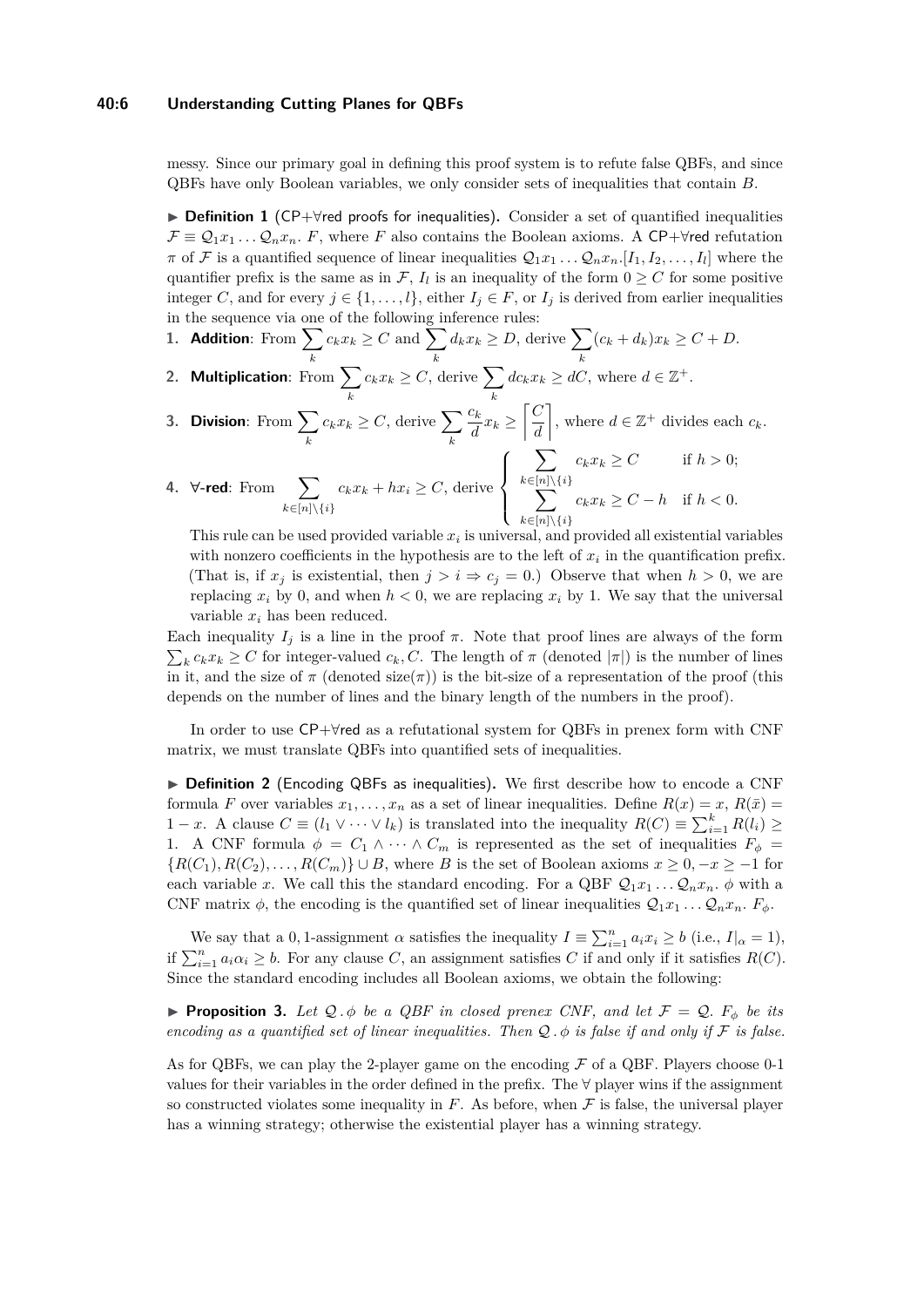## **O. Beyersdorff, L. Chew, M. Mahajan, and A. Shukla 40:7 1998 10:7 10:7 10:7**

**► Definition 4** (CP+ $\forall$ red proofs for QBFs). Let  $Q \cdot \phi = Q_1 x_1 \cdots Q_n x_n \cdot \phi$  be a false QBF in prenex CNF, and let F be its encoding as a quantified set of linear inequalities. A CP+ $\forall$ red (refutation) proof of  $\mathcal Q$ .  $\phi$  is a CP+ $\forall$ red proof of  $\mathcal F$  as defined in Definition [1.](#page-5-0)

It is worth noting that a CP+∀red proof for inequalities, as in Definition [1,](#page-5-0) can start with encodings of QBFs, but can also start with quantified sets of inequalities that contain the Boolean axioms but do not correspond to any QBF, since the initial non-Boolean inequalities can have arbitrary integer coefficients.

Observe that in the ∀-red step of CP+∀red, if *u* is the universal variable being reduced, then *u* need not be the rightmost variable with a non-zero coefficient. There may be universal variables to the right of *u* with non-zero coefficients. This is analogous to the conditions in QU-Res, where we require only that every existential variable x in C has  $\text{lv}(x) < \text{lv}(u)$ . However, in the Frege+∀red proof system defined in [\[6\]](#page-12-4), the variable being reduced from a formula is required to be the rightmost in the formula; that is,  $\text{ind}(x) < \text{ind}(u)$  for every variable other than *x* in *C*. We show below that imposing such a condition in  $\mathsf{CP}+\mathsf{Yred}$ does not affect the strength of the proof system. That is, if we call a proof where the ∀-red steps are applied only to the rightmost universal variables with non-zero coefficients a **normal-form** proof, then any CP+∀red proof can be efficiently converted to one in normal form. In later sections we often assume this normal form.

<span id="page-6-2"></span>I **Lemma 5.** *Any* CP+∀red *proof can be converted into normal form in polynomial time.*

**Proof Sketch.** To reduce a variable *u*, first reduce all universal variables to the right of *u*, then reduce *u*, then re-introduce the previously reduced variables using Boolean axioms. The constant on the right-hand-side may change along the way but finally reverts to its original  $value.$ 

Now we show that CP+∀red is a complete and sound proof system for false QBFs.

<span id="page-6-0"></span>I **Theorem 6.** CP+∀red *is a complete and sound proof system for false QBFs. That is, if*  $\varphi$  *is a false QBF, then there exists a CP+* $\forall$ *red refutation of*  $\varphi$  *(completeness), and if there exists a CP+* $\forall$ *red refutation of*  $\varphi$ *, then*  $\varphi$  *is false (soundness).* 

**Proof Sketch.** Completeness: We show that CP+∀red p-simulates QU-Res; given a QU-Res proof  $\pi$ , for each  $C \in \pi$  we can derive  $R(C)$  in CP+ $\forall$ red. (The resolution rule is simulated by the CP part as in the classicial case, and the ∀-Red rule of QU-Res is also present in CP+∀red.) Since QU-Res is known to be complete, it follows that CP+∀red is complete.

Soundness: Let  $\mathcal{F} = \mathcal{Q}$ . F be the standard encoding of  $\varphi$ , and let  $\pi = \mathcal{Q}$ . [I<sub>1</sub>, I<sub>2</sub>, ..., I<sub>I</sub>] be a normal form  $\mathsf{CP}+\forall$ red refutation of F. We show that the following is valid for each  $j \in [l]: Q$ .  $[F \wedge I_1 \wedge \cdots \wedge I_{j-1}] \implies Q$ .  $[F \wedge I_1 \wedge \cdots \wedge I_{j-1} \wedge I_j]$ . Thus if  $\mathcal{F} = \mathcal{Q}.F$  is true, then so is  $Q$ .  $[F \wedge I_1 \wedge \cdots \wedge I_{l-1} \wedge I_l]$ . However,  $I_l$  is not satisfied by any assignment, so this statement is false. Hence  $\mathcal F$  is false, and by Proposition [3,](#page-5-1)  $\varphi$  is also false.

Note that for false quantified inequalities, the soundness of CP+∀red follows from the same proof, but completeness will require an additional argument.

Since we will refer to the p-simulation of QU-Res by  $\mathsf{CP}+\mathsf{Yred}$  later, we state it as a separate lemma; the proof is in the completeness part of the proof of Theorem [6.](#page-6-0)

<span id="page-6-1"></span>I **Lemma 7.** CP+∀red *p-simulates* QU-Res*.*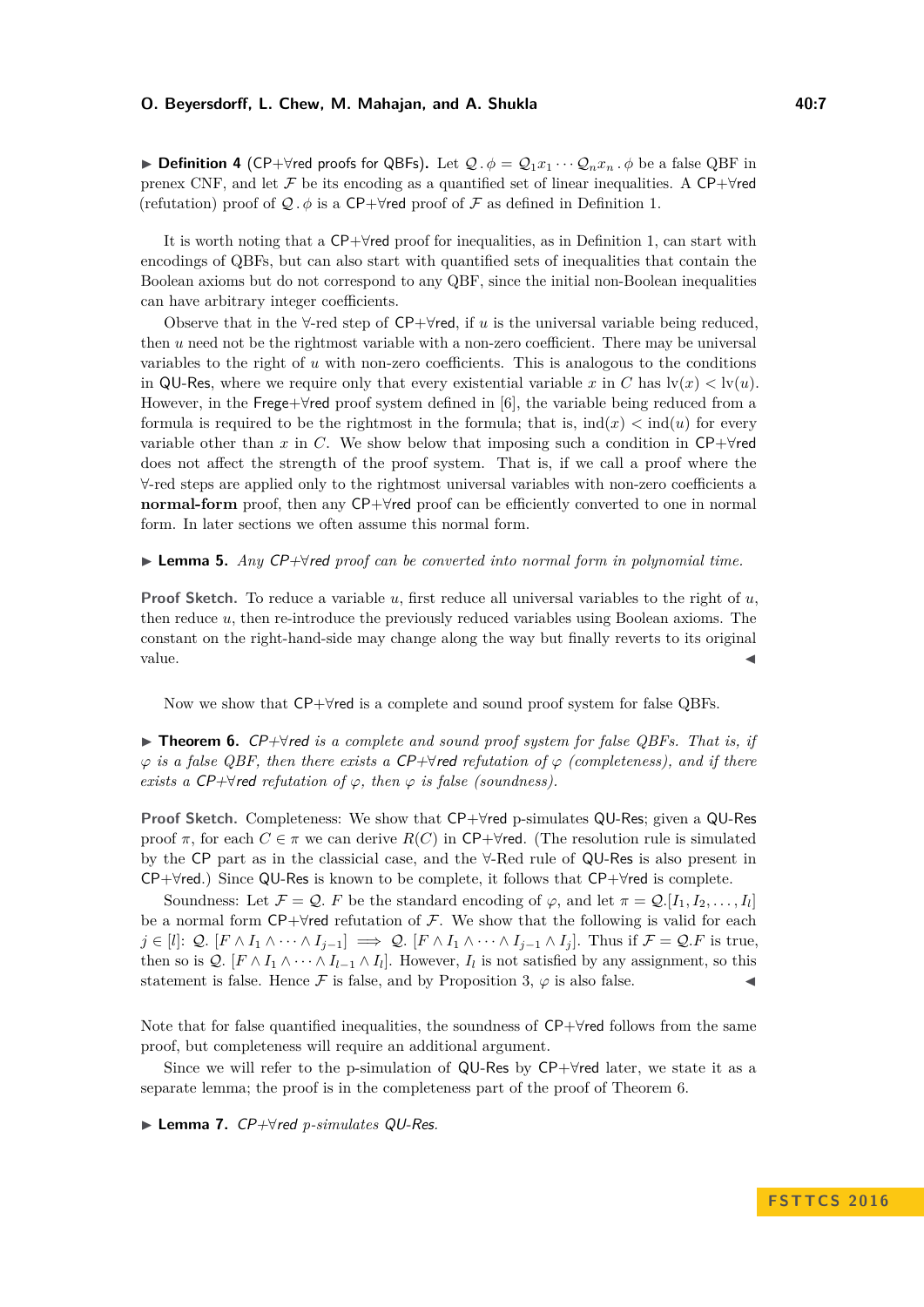#### **40:8 Understanding Cutting Planes for QBFs**

## <span id="page-7-0"></span>**4 Strategy extraction for CP+∀red**

*Strategy extraction* is an important paradigm in QBF, also very desirable in practice (cf. [\[26,](#page-13-15) [3,](#page-12-2) [22,](#page-13-18) [7\]](#page-13-1)). Winning strategies for the universal player can be very complex. But a QBF proof system has the strategy extraction property for a particular class of circuits  $\mathcal C$  whenever we can efficiently extract, from every refutation  $\pi$  of a false QBF  $\varphi$ , a winning strategy for the universal player where the strategies for individual universal variables are computable in circuit class C.

In this section we show how to extract, from a refutation in CP+∀red, winning strategies computable by bounded depth circuits with threshold gates.

<span id="page-7-1"></span>**► Theorem 8** (Strategy Extraction Theorem). *Given a false QBF*  $\varphi = Q$ .  $\phi$ *, with n variables, and a*  $\mathsf{CP}+\forall$  *red refutation*  $\pi$  *of*  $\varphi$  *of size*  $m$ *, it is possible to extract from*  $\pi$  *a winning strategy where for each universal variable*  $u \in \varphi$ , the strategy  $\sigma_u$  can be computed by Boolean circuits *of*  $(m+n)^{O(1)}$  *size, constant depth, with unbounded fanin AND, OR, NOT gates as well as threshold gates. In particular, if*  $\varphi$  *can be refuted in* CP+ $\forall$ red *in*  $n^{O(1)}$  *size, then the winning strategies can be computed in* TC<sup>0</sup> *.*

**Proof Sketch.** We adapt the technique from [\[6\]](#page-12-4). Let  $Q$ . F be the standard encoding of  $\varphi$ , and let  $\pi = \mathcal{Q}$ .  $[I_1, \ldots, I_l]$  be a normal-form CP+ $\forall$ red proof of  $\mathcal{Q}$ . F of length *l* and size  $m \geq l$ . For  $j \in \{0, 1, ..., l\}$ , define  $\pi_j = \mathcal{Q}$ .  $[I_{j+1}, ..., I_l]$  and  $F_j = F \cup \{I_1, ..., I_j\}$ . By downward induction on *j*, from  $\pi_j$  we show how to compute, for each universal variable *u*, a Boolean function  $\sigma_u^j$  that maps each assignment to the variables quantified before *u* to a bit {0*,* 1}. These functions satisfy the property that in a 2-player game played on the formula Q.  $F_j$ , if the universal player uses strategy  $\sigma_u^j$  for each universal variable *u*, then finally some inequality in  $F_j$  is falsified. We describe the functions  $\sigma^j_u$  by decision lists of size  $O(l)$ , where each condition is checkable by a constant-depth polynomial-in-*m* sized threshold circuit.

Since all axioms are included in *F*, we can skip the axiom steps in the proof.

The strategy is as follows:  $\sigma_u^l = 0$  for all *u*. For  $j \leq l$ , if  $I_j$  is obtained by a classical rule, then  $\sigma_u^{j-1} = \sigma_u^j$  for every universal variable *u*. If  $I_j$  is derived using a  $\forall$ -red rule; that is  $I_j = I_k|_{u=b_j}$  for some  $k < j$ , then for all  $u' \neq u$ ,  $\sigma_{u'}^{j-1} = \sigma_{u'}^j$ . For u, if  $I_k|_{u=b_j}(\vec{a}) = 0$ , then  $\sigma_u^{j-1}(\vec{a}) = b_j$ , else  $\sigma_u^{j-1}(\vec{a}) = \sigma_u^j(\vec{a})$ . (The value  $I_k|_{u=b_j}(\vec{a})$  can be determined since variables to the right of *u* have zero coefficient in  $I_k$ .) It is easy to see that these functions so defined have the desired property.

Theorem [8](#page-7-1) yields the following conditional lower bound for CP+∀red proof size.

<span id="page-7-2"></span>► **Corollary 9.** If PSPACE/poly  $\nsubseteq$  TC<sup>0</sup>, then there exists a family of false QBFs  $Q_{qbf}$ -f<sub>n</sub> that *requires super-polynomial size proofs in* CP+∀red*.*

**Proof.** Let  $f_n \in \text{PSPACE}/\text{poly} \setminus \text{TC}^0$ . Consider the following false sentence based on  $f_n$ :

$$
\exists x_1 \ldots x_n \forall z. [f(\vec{x}) \neq z].
$$

Since  $f_n$  is in PSPACE/poly and QBF is PSPACE-complete, the value of  $f_n$  can be compactly expressed by a QBF. That is,  $f_n(\vec{x}) \equiv Q_1y_1 \ldots Q_ry_r \cdot \psi_n(\vec{x}, \vec{y})$  where *r* is polynomial in *n* and  $\psi_n(\vec{x}, \vec{y})$  is in P/poly. Thus we have the false sentence

$$
\exists x_1 \ldots x_n \forall z. \big[ \overbrace{(\mathcal{Q}_1 y_1 \ldots \mathcal{Q}_r y_r. \psi_n(\vec{x}, \vec{y}))}^{f_n(\vec{x})} \leftrightarrow \neg z \big].
$$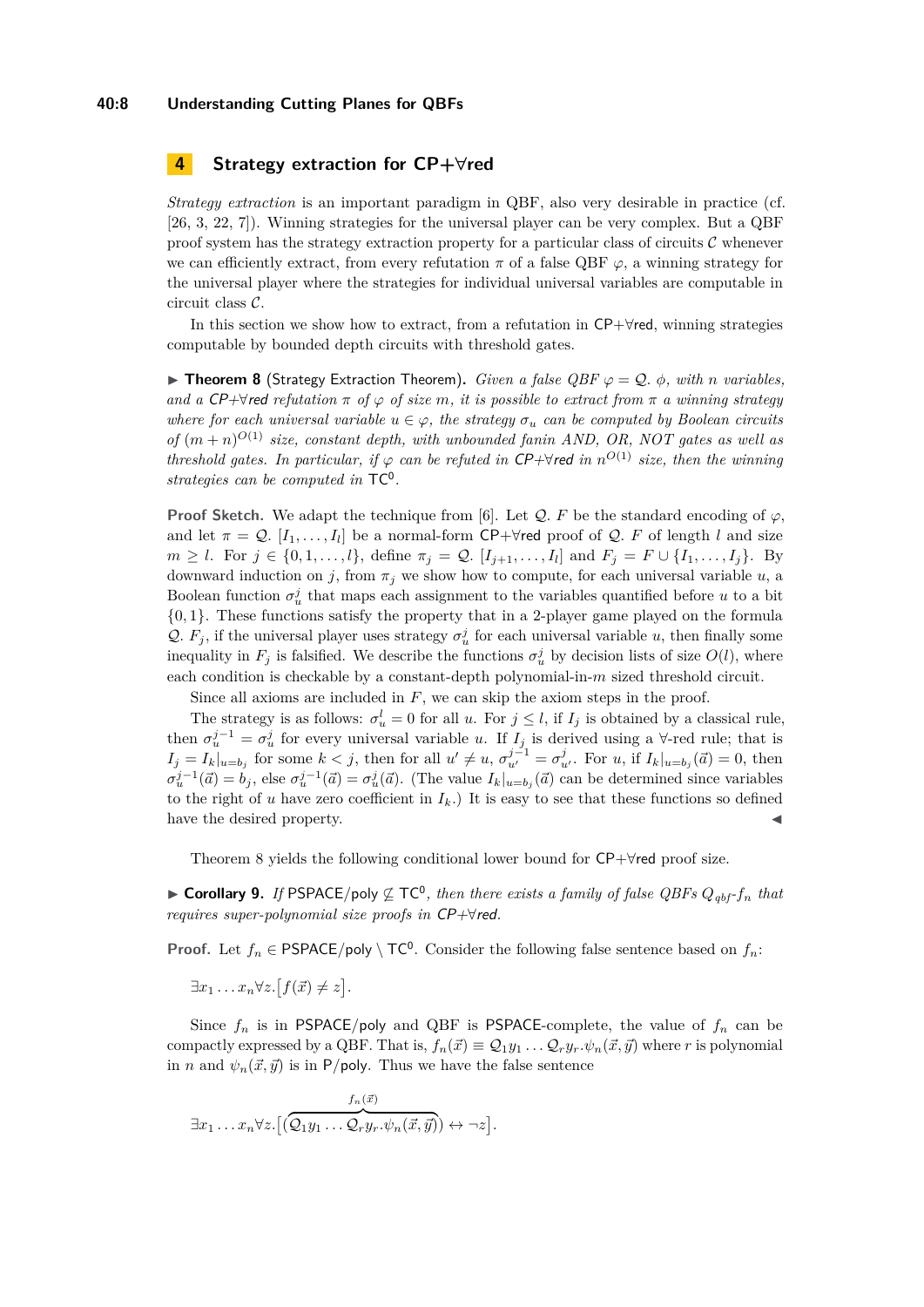#### **O. Beyersdorff, L. Chew, M. Mahajan, and A. Shukla 40:9** 40:9

We now choose circuits  $C_n$  computing  $\psi_n$  and use additional variables  $\vec{s}$  and  $\vec{t}$  to represent the gate values in the P/poly circuits  $C_n$  and  $\neg C_n$ , respectively. We obtain the QBF

$$
\exists x_1 \ldots x_n \forall z \mathcal{Q}_1 y_1 \ldots \mathcal{Q}_r y_r \bar{\mathcal{Q}}_1 w_1 \ldots \bar{\mathcal{Q}}_r w_r \exists \vec{s}, \vec{t}. \left[ (C_n(\vec{x}, \vec{y}, \vec{s}) \lor z) \land (\neg C_n(\vec{x}, \vec{w}, \vec{t}) \lor \neg z) \right]
$$

where  $\bar{Q} = \exists$  if  $Q = \forall$  and vice versa. We call this formula  $Q_{abf}$ - $f_n$  and remark that it is a false prenex QBF with CNF matrix.  $(C_n$  can be expressed as a CNF; then adding the literal *z* to each clause expresses  $C_n ∨ z$ . Similarly for ¬ $C_n ∨ ¬z$ .)

In the two-player game on  $Q_{qbf}$ - $f_n$  or on its standard encoding, the only winning strategy for the universal variable *z* is the function  $f_n(\vec{x})$  itself. Therefore if there exists a polynomial size CP+ $\forall$ red proof for  $Q_{qbf}$ -*f<sub>n</sub>*, then from Theorem [8,](#page-7-1)  $f_n \in \mathsf{TC}^0$ , a contradiction.

## <span id="page-8-0"></span>**5 Feasible (monotone) interpolation for CP+∀red**

In this section we show that CP+∀red admits feasible monotone interpolation. We adapt the technique first used by Pudlák [\[33\]](#page-14-8) to re-prove and generalise the result of Krajíček [\[30\]](#page-14-9).

Consider a false QBF of the form

 $\varphi = \exists \vec{p} \mathcal{Q} \vec{q} \mathcal{Q} \vec{r}$ .  $[A'(\vec{p}, \vec{q}) \wedge B'(\vec{p}, \vec{r})]$ 

where  $\vec{p}, \vec{q}$ , and  $\vec{r}$  are mutually disjoint sets of propositional variables,  $A'(\vec{p}, \vec{q})$  is a set of clauses using only the  $\vec{p}$  and  $\vec{q}$  variables, and  $B'(\vec{p}, \vec{r})$  is a set of clauses using only the  $\vec{p}$  and  $\vec{r}$  variables. Thus  $\vec{p}$  are the common variables between them. The  $\vec{q}$  and  $\vec{r}$  variables can be quantified arbitrarily, with any number of quantification levels. Since  $\varphi$  is false, on any assignment  $\vec{a}$  to the variables in  $\vec{p}$ , either  $\varphi_{\vec{a},0} = \mathcal{Q}\vec{q}$ .  $A'(\vec{a},\vec{q})$  or  $\varphi_{\vec{a},1} = \mathcal{Q}\vec{r}$ .  $B'(\vec{a},\vec{r})$  (or both) must be false. An interpolant for  $\varphi$  is a Boolean function that, given  $\vec{a}$ , indicates which of  $\varphi_{\vec{a},0}, \varphi_{\vec{a},1}$  is false. As defined in [\[9\]](#page-13-3), a QBF proof system *S* admits feasible interpolation if from an *S*-proof  $\pi$  of such a QBF  $\varphi$ , we can extract a Boolean circuit  $C_{\pi}$  computing an interpolant for  $\varphi$ , such that, the size of  $C_{\pi}$  is polynomially related to the size of  $\pi$ . If, whenever the  $\vec{p}$  variables occur only positively in  $A'$  or only negatively in  $B'$ , the polynomial sized (with respect to the size of  $\pi$ ) interpolating circuit for  $\varphi$  is monotone, then we say that *S* admits monotone feasible interpolation.

Cutting Planes naturally gives rise to arithmetic rather than Boolean circuits, as in the classical case in [\[33\]](#page-14-8). Generalising this to the case of QBFs, we have the following definitions.

 $\triangleright$  **Definition 10** ([\[33\]](#page-14-8)). A monotone real circuit is a circuit which computes with real numbers and uses arbitrary non-decreasing real unary and binary functions as gates.

We say that a monotone real circuit computes a Boolean function (uniquely determined by the circuit), if for all inputs of 0's and 1's the circuit outputs 0 or 1.

▶ **Definition 11.** A QBF proof system *S* admits *monotone real feasible interpolation* if for any false QBF  $\varphi$  of the form  $\exists \vec{p} \mathcal{Q} \vec{q} \mathcal{Q} \vec{r}$ .  $[A'(\vec{p}, \vec{q}) \wedge B'(\vec{p}, \vec{r})]$  where the  $\vec{p}$  variables occur only positively in *A'* or only negatively in *B'*, and for any *S*-proof  $\pi$  of  $\varphi$ , we can extract from  $\pi$  a monotone real circuit *C* of size polynomial in the length of  $\pi$  and the number *n* of  $\bar{p}$ variables, such that *C* computes a Boolean function, and on every 0, 1 assignment  $\vec{a}$  for  $\vec{p}$ ,

 $C(\vec{a}) = 0 \implies Q\vec{q}.A'(\vec{a}, \vec{q})$  is false, and  $C(\vec{a}) = 1 \implies \mathcal{Q} \vec{r} \cdot B'(\vec{a}, \vec{r})$  is false.

Such a *C* is called a monotone real interpolating circuit for  $\varphi$ .

We prove that the CP+∀red proof system for false QBFs has this property: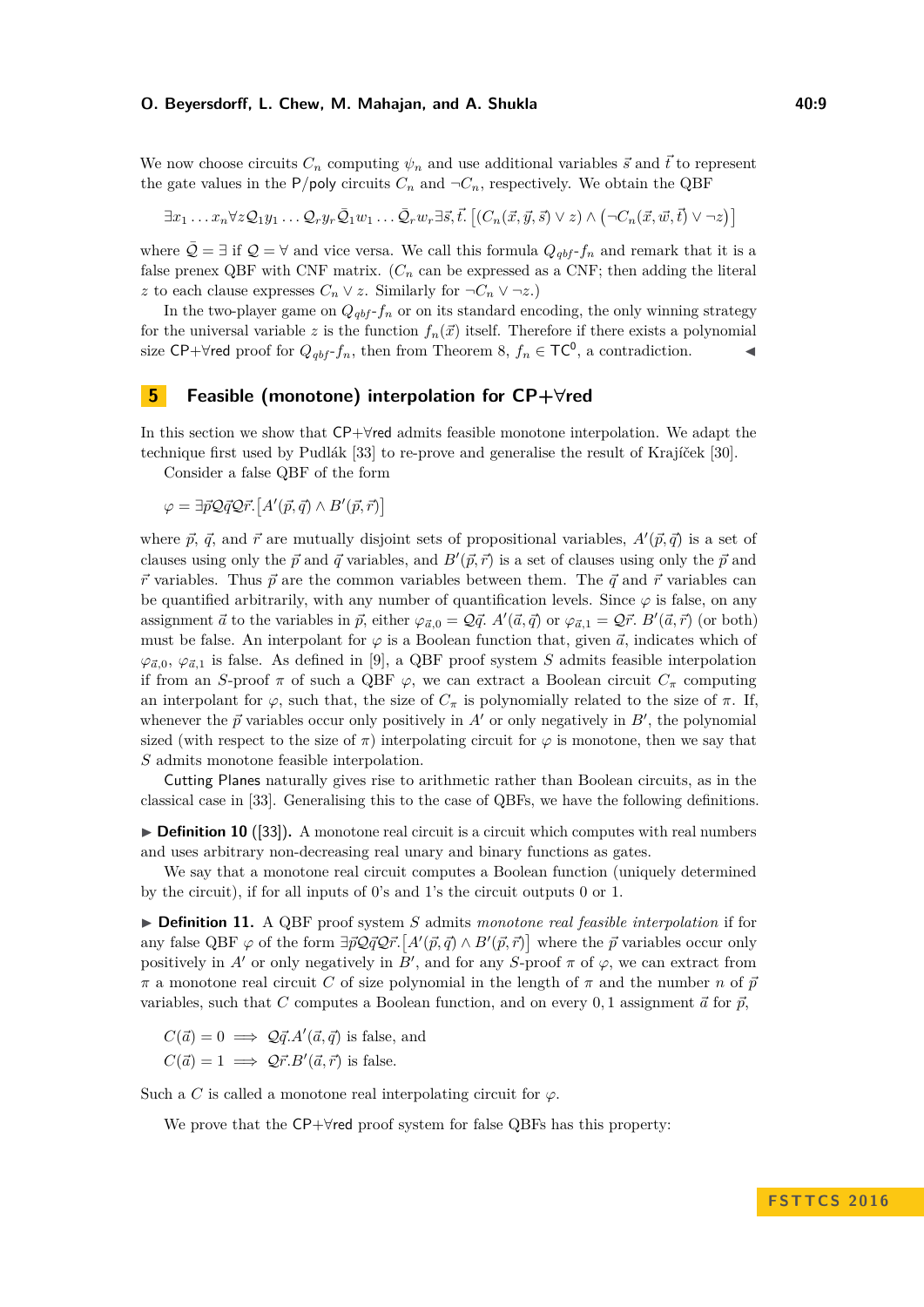<span id="page-9-0"></span>I **Theorem 12.** CP+∀red *for false QBFs admits monotone real feasible interpolation.*

To prove this, we will actually prove a stronger theorem, about interpolants for all false quantified sets of inequalities (not just those arising from false QBFs).

<span id="page-9-2"></span>I **Theorem 13.** CP+∀red *for inequalities admits monotone real feasible interpolation. That is, let* F *be any false quantified set of inequalities of the form*  $\exists \vec{p} \mathcal{Q} \vec{q} \mathcal{Q} \vec{r}$ .  $[A(\vec{p}, \vec{q}) \wedge B(\vec{p}, \vec{r})]$ *where*  $A \cup B$  *includes all Boolean axioms, and where the coefficients of*  $\vec{p}$  *are either all non-negative in A or are all non-positive in B.* If  $\mathcal F$  *has a*  $\mathsf{CP}+\forall$ red-proof  $\pi$ *, of length l*, *then we can extract a monotone real circuit*  $C$  *of size polynomial in l and the number*  $n$  *of*  $\vec{p}$ *variables in*  $\mathcal{F}$ *, such that*  $C$  *computes a Boolean function, and on any* 0*,* 1 *assignment*  $\vec{a}$  *to*  $\vec{p}$ *,* 

$$
C(\vec{a}) = 0 \implies Q\vec{q}.A(\vec{a}, \vec{q}) \text{ is false, and}
$$
  

$$
C(\vec{a}) = 1 \implies Q\vec{r}.B(\vec{a}, \vec{r}) \text{ is false.}
$$

*Such a C is called a monotone real interpolating circuit for* F*.*

**Proof Sketch.** Let  $\pi = \exists \vec{p} \mathcal{Q} \vec{q} \mathcal{Q} \vec{r}$ .  $[I_1, \ldots, I_l]$  be a CP+ $\forall$ red refutation of F. The idea, as in [\[33\]](#page-14-8), is to associate with each inequality

$$
I \equiv \sum_{k} e_k p_k + \sum_{i} f_i q_i + \sum_{j} g_j r_j \ge D
$$

in  $\pi$ , two inequalities

$$
I_0 \equiv \sum_i f_i q_i \ge D_0, \quad I_1 \equiv \sum_j g_j r_j \ge D_1
$$

depending on the Boolean assignment  $\vec{a}$  to the  $\vec{p}$  variables, in such a way that

- *I*<sub>0</sub> and *I*<sub>1</sub> together imply *I*| $_{\vec{a}}$ . (It suffices to ensure  $D_0 + D_1 \geq D \sum$  $\sum_{k} e_k a_k.$
- *I*<sub>0</sub> can be derived solely from the  $\mathcal{Q}\vec{q} \cdot A(\vec{a}, \vec{q})$  part in CP+ $\forall$ red.
- *I*<sub>1</sub> can be derived solely from the  $Q\vec{r} \cdot B(\vec{a}, \vec{r})$  part in CP+ $\forall$ red.

Then the inequalities corresponding to the last step of the proof,  $I_l$ , are  $0 \ge D_0$  and  $0 \ge D_1$ , with  $D_0 + D_1 \geq 1$ . Hence  $D_0 > 0 \implies \overrightarrow{Q} \overrightarrow{q}$ ,  $A(\overrightarrow{a}, \overrightarrow{q})$  is false, and  $D_1 > 0 \implies \overrightarrow{Q} \overrightarrow{r}$ ,  $B(\overrightarrow{a}, \overrightarrow{r})$  is false. Note that we only need to compute one of the values  $D_0$ ,  $D_1$  to identify a false part of F. Furthermore, we will show that if all the coefficients  $e_k$  in  $B(\vec{p}, \vec{r})$  are non-positive, then  $D_1$  can be computed by a real monotone circuit of size  $O(nl)$ . If all the coefficients  $e_k$  in  $A(\vec{p}, \vec{q})$  are non-negative, then we will show that  $-D_0$  can be computed by a real monotone circuit of size  $O(nl)$ . (The inputs to the circuit are an assignment  $\vec{a}$  to the  $\vec{p}$  variables.) Applying the unary non-decreasing threshold function  $D_1 > 0$ ? or  $-D_0 \geq 0$ ? to its output will then give a monotone real interpolating circuit for  $\mathcal{F}$ .

Using monotone interpolation (Theorem [12\)](#page-9-0), we now prove an unconditional lower bound for the CP+∀red proof system, which is based on the false clique-co-clique formulas from [\[9\]](#page-13-3).

<span id="page-9-1"></span>► **Definition 14.** Fix positive integers  $k, n$  with  $k \leq n$ . CLIQUECOCLIQUE<sub>n,k</sub> is the class of QBFs of the form  $\exists \vec{p} \mathcal{Q} \vec{q} \mathcal{Q} \vec{r}$ .  $[A_{n,k}(\vec{p}, \vec{q}) \wedge B_{n,k}(\vec{p}, \vec{r})]$  where

- $\vec{p}$  is the set of variables  $\{p_{uv} \mid 1 \le u < v \le n\}$ . An assignment to  $\vec{p}$  picks a set of edges, and thus an *n*-vertex graph that we denote  $G_{\vec{p}}$ .
- $\mathcal{Q}\vec{q}$ .  $A_{n,k}(\vec{p},\vec{q})$  is a QBF expressing the property that  $G_{\vec{p}}$  has a clique of size *k*.
- $\mathcal{Q}\vec{r}$ .  $B_{n,k}(\vec{p}, \vec{r})$  is a QBF expressing the property that  $G_{\vec{p}}$  has no clique of size *k*.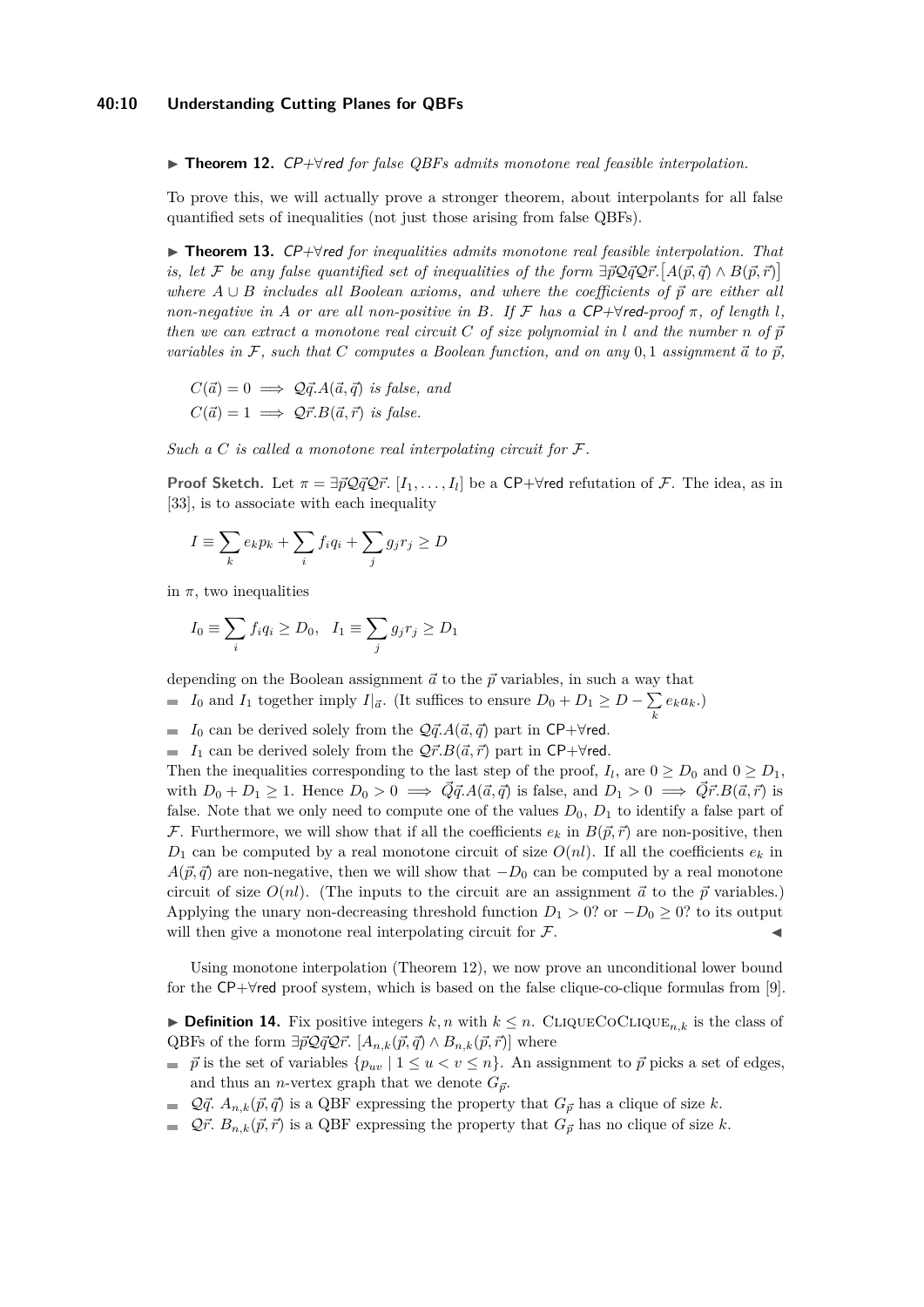## **O. Beyersdorff, L. Chew, M. Mahajan, and A. Shukla 40:11** 40:11

Any QBF in CLIQUECOCLIQUE<sub>nk</sub> expresses the clique-co-clique principle (there is a graph both containing and not containing a *k*-clique) and is obviously false. In [\[9\]](#page-13-3), a particular QBF  $\varphi_n \in \text{CluQUECoCluQUE}_{n,n/2}$  of size polynomial in *n* is described. It can be easily generalised to QBFs  $\varphi_{n,k} \in \text{CLIQUECOCLIQUE}_{n,k}$  of size polynomial in *n*.

Let  $\Phi_{n,k}$  be any QBF in CLIQUECOCLIQUE, and suppose that it has a CP+ $\forall$ red proof of length *l*. From Theorem [12,](#page-9-0) we obtain a monotone real circuit *C* of size  $O(l + n^2)$  computing a Boolean function, such that for every 0,1 input vector  $\vec{a}$  of length  $\binom{n}{2}$  encoding a graph  $G$ ,  $C(\vec{a}) = 1 \iff G$  has a *k* clique.

In [\[33\]](#page-14-8), Pudlák showed the following exponential lower bound on the size of real monotone circuits interpolating the famous "clique-color" encodings.

<span id="page-10-2"></span> $\triangleright$  **Theorem 15** ([\[33\]](#page-14-8)). *Suppose that the inputs for a monotone real circuit C* are 0,1 *vectors of length*  $\binom{n}{2}$  *encoding in the natural way graphs on an <i>n*-element set. Suppose that C *outputs* 1 *on all cliques of size k and outputs* 0 *on all complete* (*k* − 1)*-partite graphs, where*  $k = \lfloor \frac{1}{8} (n/\log n)^{2/3} \rfloor$ . Then the size of the circuit is at least  $2^{\Omega((n/\log n)^{1/3})}$ .

(In some earlier literature, clique-color has been referred to as clique-co-clique. However, this is misleading because the clique-color encoding is weaker than  $\Phi_{n,k}$  in the following sense. The clique-color encoding says that there exists a graph which has a *k*-clique and is complete (*k* − 1)-partite (maximal (*k* − 1)-colorable). A graph may neither have a *k*-clique nor be complete (*k* − 1)-partite, so both parts of the clique-color formula may be false. Our clique-co-clique formulas, on the other hand, always have exactly one true part.)

Since complete  $(k-1)$ -partite graphs have no  $k$ -clique, the real monotone interpolating circuit *C* we obtain from a CP+ $\forall$ red proof of  $\Phi_{n,k}$  also satisfies the premise of Theorem [15.](#page-10-2) Hence, *C* must have size exponential in *n*. But *C*'s size is polynomially related to the length of the CP+ $\forall$ red proof of  $\Phi_{n,k}$ . We have thus obtained the following:

<span id="page-10-3"></span>▶ Corollary 16. *For*  $k = \lfloor \frac{1}{8} (n/\log n)^{2/3} \rfloor$ , any false *QBF*  $\Phi_{n,k}$  ∈ CLIQUECOCLIQUE<sub>n,k</sub> *requires proofs of length exponential in n in the* CP+∀red *proof system. In particular, the*  $QBF \varphi_{n,k}$  *from Definition* [14](#page-9-1) *requires proofs of length exponential in*  $|\varphi_{n,k}|$  *in* CP+ $\forall$ *red.* 

## **6 Relative power of CP+∀red and other QBF proof systems**

In this section we relate the power of CP+∀red with other well known QBF proof systems.

<span id="page-10-0"></span>I **Theorem 17.** CP+∀red *is exponentially stronger than* Q-Res *and* QU-Res*.*

**Proof.** By Lemma [7,](#page-6-1) CP+∀red p-simulates QU-Res (and hence Q-Res), and is thus at least as strong as them. From classical proof complexity we know that false CNF formulas based on the pigeonhole principle are easy for Cutting Planes proof system [\[19\]](#page-13-10) but hard for resolution [\[27\]](#page-14-7). Therefore CP+∀red is exponentially more powerful than any QBF proof system based on resolution (Q-Res, QU-Res, etc.); these systems cannot simulate  $\mathsf{CP}+\forall \mathsf{red}$ .

 $\triangleright$  Remark. Note that the separating QBFs have only existential quantification. However, there are also separating QBFs using universal quantifiers.

This means that CP+∀red is stronger than the classical CDCL proof systems. However, as we show next, it is weaker than even the base system of expansion solving.

- <span id="page-10-1"></span>**► Theorem 18.**  $CP+\forall$ red and  $\forall Exp+Res$  are incomparable unless  $P/poly = TC^0$ , *i.e.*,
- ∀Exp+Res *cannot simulate* CP+∀red*.* ÷.
- *If*  $P$ /poly  $\nsubseteq TC^0$  then  $CP+\forall$ red *cannot simulate*  $\forall Exp+Res$ .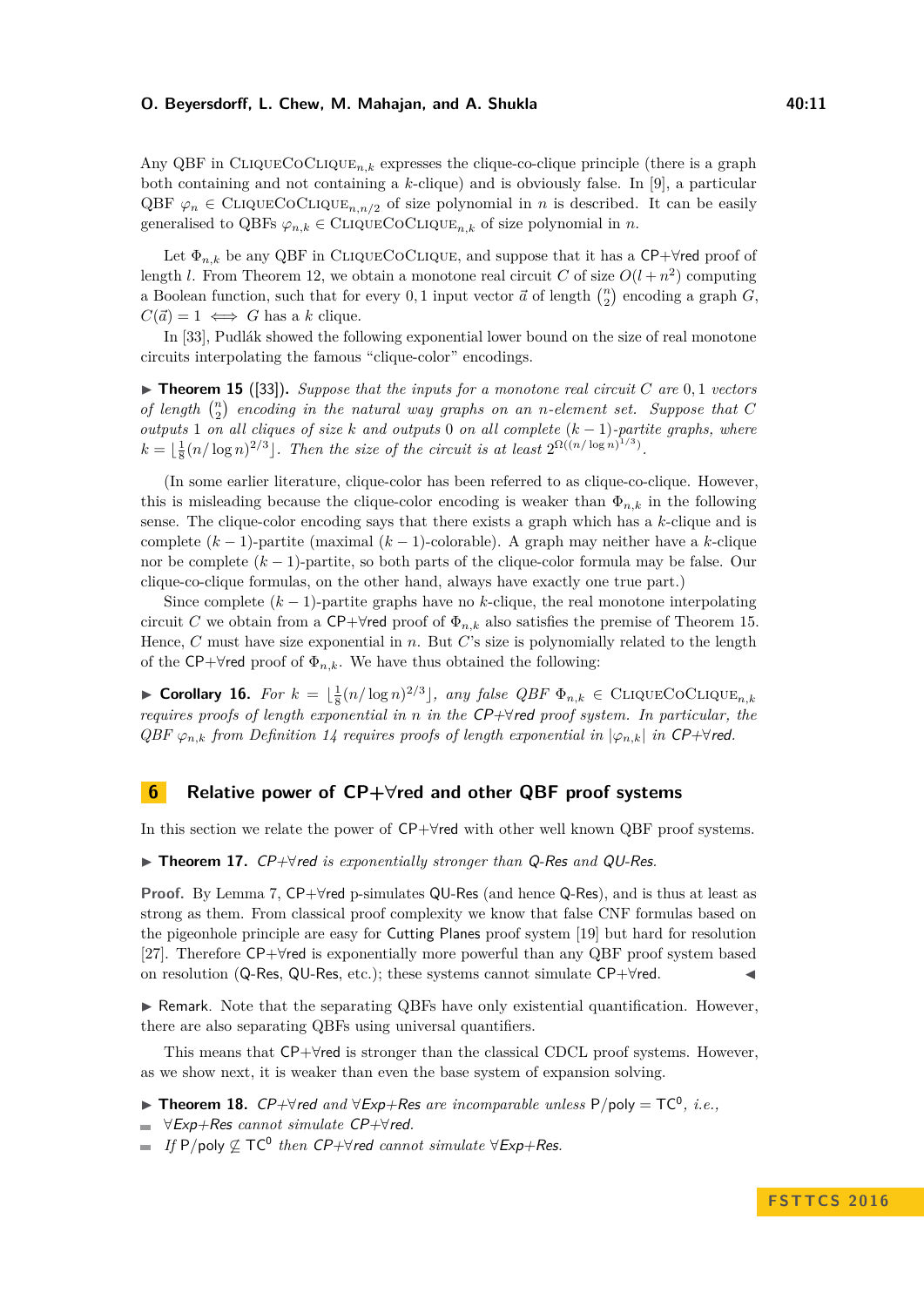## **40:12 Understanding Cutting Planes for QBFs**

**Proof.** In [\[28\]](#page-14-4), Janota and Marques-Silva show that there exists a family of false QBFs which are hard for ∀Exp+Res but easy to refute in Q-Res. As CP+∀red p-simulates Q-Res (Lemma [7\)](#page-6-1), we conclude that ∀Exp+Res cannot simulate CP+∀red.

For the second claim, let  $f_n \in P/\text{poly} \setminus TC^0$  be computed by circuit family  $C_n$  of size  $l(n) \in n^{O(1)}$ . We use  $C_n$  to express the obviously false sentence  $\exists x_1 \cdots x_n \forall z . f(\vec{x}) \neq z$ . Associate a variable  $t_i$  with each gate  $g_i$  in  $C_n$ , and consider the QBF

$$
Q-f_n \equiv \exists x_1 \cdots x_n \forall z \exists t_1 \cdots t_l. (t_l \neq z) \land \bigwedge_{i=1}^l (t_i \text{ is consistent with the inputs to gate } i).
$$

The inner formula can be written as an  $O(l)$ -sized CNF, so  $Q$ - $f_n$  has size  $n^{O(1)}$ . Note that  $Q$ - $f_n$  has a single universal variable *z*, and the (only) winning strategy for the universal player is  $z = f(\vec{x})$ . If  $Q$ - $f_n$  has a proof of size polynomial in *n*, then by Theorem [8,](#page-7-1) this strategy, and hence  $f_n$ , are in  $TC^0$ , a contradiction. On the other hand, from [\[8,](#page-13-2) Proposition 28], we know that the formula  $Q$ - $f_n$  can be refuted in  $\forall$ Exp+Res in  $O(n+l)$  steps. (Here, expand on both polarities of the single universal variable *z*, creating two copies  $t_i^0$  and  $t_i^1$  of each variable  $t_i$ . Inductively derive that for each  $b \in \{0,1\}$ ,  $t_i^b$  is consistent with the inputs to gate *i* with the same polarity *b*, and with the circuit inputs  $x_j$  which do not have any polarity. Hence derive  $t_l^0 = t_l^1$ . Since the clauses expressing  $t_l \neq z$  on expansion give the unit clauses  $\neg t_l^1$  and  $t_l^0$ , we obtain a contradiction.)

## <span id="page-11-1"></span>I **Theorem 19.** Frege+∀red *is exponentially stronger than* CP+∀red*:* Frege+∀red *p-simulates* CP+∀red*, whereas* CP+∀red *does not simulate* Frege+∀red*.*

**Proof Sketch.** In the classical (propositional) setting, Cook, Coullard and Turán [\[19\]](#page-13-10) first showed that Extended Frege p-simulates Cutting Planes. Then Goerdt [\[24\]](#page-13-13) showed that even Frege p-simulates Cutting Planes. Using techniques from [\[15\]](#page-13-19), [\[19\]](#page-13-10), and [\[24\]](#page-13-13), we show that the same simulation goes through with minor modifications for QBFs.

Since Frege is exponentially more powerful than Cutting Planes over propositional formulas (as witnessed by the clique-colour formulas [\[33\]](#page-14-8), see also Section [5\)](#page-8-0), the converse simulation fails, and CP+∀red and Frege+∀red are exponentially separated. J

There are also separating examples with non-trivial universal quantifiers. In Section [5,](#page-8-0) we described a class of QBF formulas expressing the clique-co-clique principle. By Corollary [16,](#page-10-3) none of them have short proofs in CP+∀red. We show that a particular member of this class (i.e., a particular way of encoding clique-co-clique) has short proofs in Frege+∀red.

**► Theorem 20.** *There is a*  $\Phi_{n,k}$  ∈ CLIQUECOCLIQUE<sub>n,k</sub> of size polynomial in *n*, with a Frege+∀red *proof of size polynomial in n.*

## <span id="page-11-0"></span>**7 Semantic cutting planes for QBFs**

The classical Cutting Planes proof system can be extended to the semantic Cutting Planes proof system by allowing the following semantic inference rule: from inequalities  $I'$ ,  $I''$ , we can infer  $I$  in one step if every Boolean assignment satisfying both  $I'$  and  $I''$  also satisfies  $I$ . In [\[23\]](#page-13-14), it is shown that semantic Cutting Planes is exponentially more powerful than Cutting Planes. We now augment the system semantic Cutting Planes with the ∀-reduction rule as defined for CP+∀red, to obtain a QBF version denoted semCP+∀red. In fact, in this system we need only two rules, semantic inference and ∀-reduction, since the addition, multiplication and division rules of Cutting Planes are also semantic inferences, and the Boolean axioms can be semantically inferred from any inequality.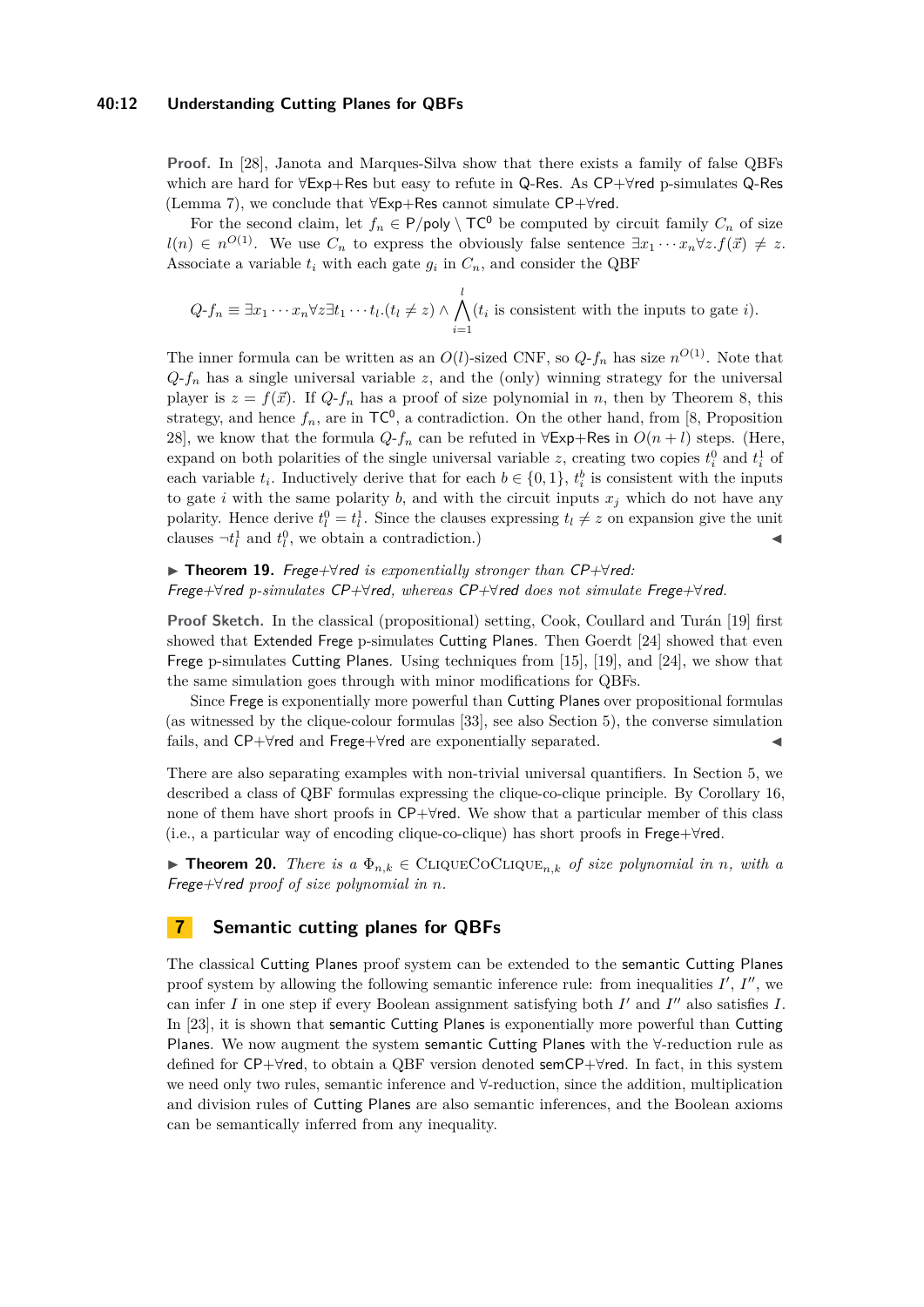## **O. Beyersdorff, L. Chew, M. Mahajan, and A. Shukla 40:13** 40:13

It is clear that semCP+∀red is sound and complete. However it is not possible to verify the semantic rule efficiently (unless  $P = NP$ ).

As in CP+∀red, we call a semCP+∀red proof *π* a normal-form proof if ∀-red is applied only to the rightmost universal variable. Since one can use Boolean axioms in semCP+∀red; Lemma [5](#page-6-2) is valid in semCP+∀red as well. That is one can convert any semCP+∀red proof *π* into a normal form in polynomial time.

Clearly, SemCP+∀red is at least as powerful as CP+∀red. From classical proof complexity we known that semantic Cutting Planes is exponentially more powerful than Cutting Planes [\[23\]](#page-13-14). That is, in [\[23,](#page-13-14) Theorem 2], it has been shown that for every *n*, there exists a CNF formula  $F_n$  which has a short semantic Cutting Planes refutation but needs  $2^{n^{\Omega(1)}}$  lines to refute in Cutting Planes. Thus semCP+∀red is also exponentially more powerful than CP+∀red, as witnessed by these purely existentially quantified formulas.

In Theorem [8,](#page-7-1) we established strategy extraction from CP+∀red proofs. These results hold for semCP+ $\forall$ red proofs as well; if  $I_j$  is obtained by semantic inference, we do not change the strategy functions and let  $\sigma_u^{j-1} = \sigma_u^j$  for every universal variable *u*. Thus all the conditional lower bounds on CP+∀red (Corollary [9,](#page-7-2) Theorem [18\)](#page-10-1) continue to hold:

## <span id="page-12-5"></span>► Corollary 21.

- **1.** If PSPACE  $\nsubseteq$  TC<sup>0</sup>, then for any  $f_n \in PSPACE \setminus TC^0$ , the false  $QBFs$   $Q_{qbf}$ - $f_n$  require *super-polynomial size proofs in* semCP+∀red*.*
- 2. If P/poly  $\nsubseteq TC^0$ , then semCP+ $\forall$ red *cannot simulate*  $\forall$ Exp+Res. For any  $f_n \in P$ /poly $\setminus TC^0$ , *the false QBFs*  $Q$ *-f<sub>n</sub> require super-polynomial size proofs in semCP+* $\forall$ *red.*

For obtaining unconditional lower bounds, we need an analogue of real monotone interpolation (Theorems [12,](#page-9-0) [13\)](#page-9-2). For this, we adapt the corresponding proof technique used in the classical case from [\[23\]](#page-13-14). Using their technique for semantic inference, and handling axioms and ∀-reduction rules as in the proof of Theorem [13,](#page-9-2) everything goes through as desired.

<span id="page-12-6"></span>I **Theorem 22.** SemCP+∀red *admits monotone real feasible interpolation for false QBFs.*

Using Theorem [22,](#page-12-6) we obtain an unconditional exponential lower bound for semCP+∀red, analogous to Corollary [16.](#page-10-3)

▶ Corollary 23. *For*  $k = \lfloor \frac{1}{8} (n/\log n)^{2/3} \rfloor$ , any false QBF  $\Phi_{n,k}$  ∈ CLIQUECOCLIQUE<sub>n,k</sub> *requires proofs of length exponential in n in the* semCP+∀red *proof system. In particular, the QBFs*  $\varphi_{n,k}$  *from Definition* [14](#page-9-1) *require proofs of length exponential in*  $|\varphi_{n,k}|$  *in* semCP+ $\forall$ red.

- <span id="page-12-7"></span>**1** Sanjeev Arora and Boaz Barak. *Computational Complexity – A Modern Approach*. Cambridge University Press, 2009.
- <span id="page-12-0"></span>**2** Albert Atserias and Sergi Oliva. Bounded-width QBF is PSPACE-complete. *J. Comput. Syst. Sci.*, 80(7):1415–1429, 2014. [doi:10.1016/j.jcss.2014.04.014](http://dx.doi.org/10.1016/j.jcss.2014.04.014).
- <span id="page-12-2"></span>**3** Valeriy Balabanov and Jie-Hong R. Jiang. Unified QBF certification and its applications. *Formal Methods in System Design*, 41(1):45–65, 2012. [doi:10.1007/s10703-012-0152-6](http://dx.doi.org/10.1007/s10703-012-0152-6).
- <span id="page-12-3"></span>**4** Valeriy Balabanov, Magdalena Widl, and Jie-Hong R. Jiang. QBF resolution systems and their proof complexities. In *SAT'14*, pages 154–169, 2014.
- <span id="page-12-1"></span>**5** Marco Benedetti and Hratch Mangassarian. QBF-based formal verification: Experience and perspectives. *JSAT*, 5(1-4):133–191, 2008.
- <span id="page-12-4"></span>**6** Olaf Beyersdorff, Ilario Bonacina, and Leroy Chew. Lower bounds: From circuits to QBF proof systems. In *Proc. ACM Conference on Innovations in Theoretical Computer Science (ITCS'16)*, pages 249–260. ACM, 2016.

**References**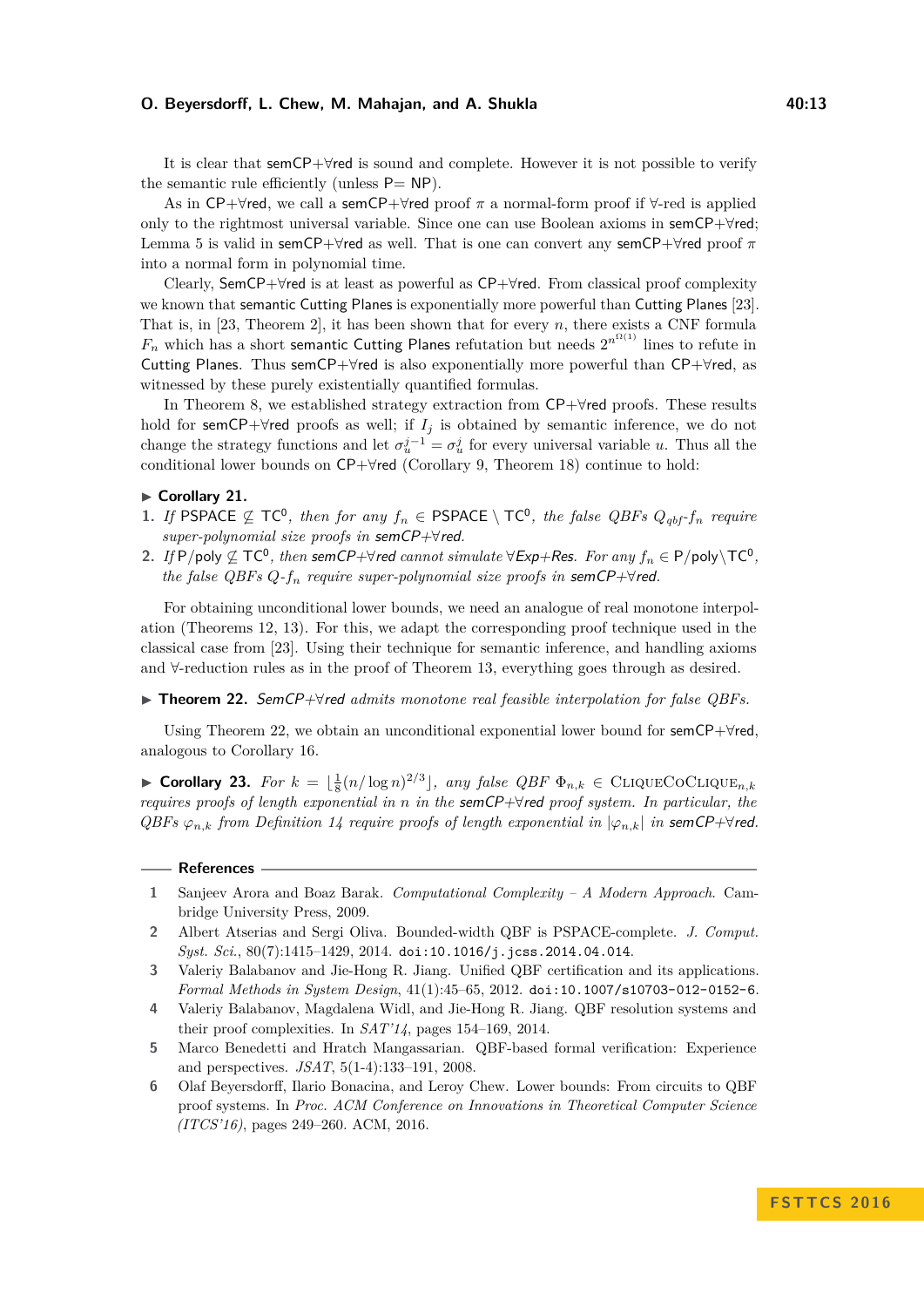## **40:14 Understanding Cutting Planes for QBFs**

- <span id="page-13-1"></span>**7** Olaf Beyersdorff, Leroy Chew, and Mikoláš Janota. On unification of QBF resolution-based calculi. In *MFCS, II*, pages 81–93, 2014.
- <span id="page-13-2"></span>**8** Olaf Beyersdorff, Leroy Chew, and Mikoláš Janota. Proof complexity of resolution-based QBF calculi. In *Proc. Symposium on Theoretical Aspects of Computer Science (STACS'15)*, pages 76–89. LIPIcs, 2015.
- <span id="page-13-3"></span>**9** Olaf Beyersdorff, Leroy Chew, Meena Mahajan, and Anil Shukla. Feasible interpolation for QBF resolution calculi. In *Proc. International Colloquium on Automata, Languages, and Programming (ICALP'15)*, pages 180–192. Springer, 2015.
- <span id="page-13-4"></span>**10** Olaf Beyersdorff, Leroy Chew, Meena Mahajan, and Anil Shukla. Are short proofs narrow? QBF resolution is not simple. In *Proc. Symposium on Theoretical Aspects of Computer Science (STACS'16)*, 2016.
- <span id="page-13-5"></span>**11** Olaf Beyersdorff, Leroy Chew, and Karteek Sreenivasaiah. A game characterisation of tree-like Q-resolution size. In *LATA*, pages 486–498. Springer, 2015.
- <span id="page-13-7"></span>**12** Olaf Beyersdorff and Ján Pich. Understanding Gentzen and Frege systems for QBF. In *Proc. ACM/IEEE Symposium on Logic in Computer Science (LICS)*, 2016.
- <span id="page-13-17"></span>**13** A. Blake. *Canonical expressions in boolean algebra*. PhD thesis, University of Chicago, 1937.
- <span id="page-13-9"></span>**14** Maria Luisa Bonet, Carlos Domingo, Ricard Gavaldà, Alexis Maciel, and Toniann Pitassi. Non-automatizability of bounded-depth Frege proofs. *Computational Complexity*, 13(1– 2):47–68, 2004.
- <span id="page-13-19"></span>**15** Samuel R. Buss. Polynomial size proofs of the propositional pigeonhole principle. *J. Symb. Log.*, 52(4):916–927, 1987.
- <span id="page-13-8"></span>**16** Samuel R. Buss. Towards NP-P via proof complexity and search. *Ann. Pure Appl. Logic*, 163(7):906–917, 2012.
- <span id="page-13-12"></span>**17** Václav Chvátal. Edmonds polytopes and weakly hamiltonian graphs. *Math. Program.*, 5(1):29–40, 1973.
- <span id="page-13-16"></span>**18** Stephen A. Cook and Robert A. Reckhow. The relative efficiency of propositional proof systems. *The Journal of Symbolic Logic*, 44(1):36–50, 1979.
- <span id="page-13-10"></span>**19** William J. Cook, Collette R. Coullard, and György Turán. On the complexity of cuttingplane proofs. *Discrete Applied Mathematics*, 18(1):25–38, 1987.
- <span id="page-13-6"></span>**20** Uwe Egly. On sequent systems and resolution for QBFs. In *Theory and Applications of Satisfiability Testing (SAT'12)*, pages 100–113, 2012.
- <span id="page-13-0"></span>**21** Uwe Egly, Martin Kronegger, Florian Lonsing, and Andreas Pfandler. Conformant planning as a case study of incremental QBF solving. In *Artificial Intelligence and Symbolic Computation (AISC'14)*, pages 120–131, 2014.
- <span id="page-13-18"></span>**22** Uwe Egly, Florian Lonsing, and Magdalena Widl. Long-distance resolution: Proof generation and strategy extraction in search-based QBF solving. In *Logic for Programming, Artificial Intelligence, and Reasoning – 19th International Conference (LPAR)*, pages 291– 308, 2013.
- <span id="page-13-14"></span>**23** Yuval Filmus, Pavel Hrubes, and Massimo Lauria. Semantic versus syntactic cutting planes. In *33rd Symposium on Theoretical Aspects of Computer Science, STACS , Orléans, France*, pages 35:1–35:13, 2016.
- <span id="page-13-13"></span>**24** Andreas Goerdt. Cutting plane versus Frege proof systems. In *Computer Science Logic, 4th Workshop, CSL'90, Heidelberg, Germany, October 1-5, Proceedings*, pages 174–194, 1990.
- <span id="page-13-11"></span>**25** Ralph E. Gomory. Outline of an algorithm for integer solutions to linear programs. *Bulletin of the American Mathematical Society*, 64(5):275–278, 1958.
- <span id="page-13-15"></span>**26** Alexandra Goultiaeva, Allen Van Gelder, and Fahiem Bacchus. A uniform approach for generating proofs and strategies for both true and false QBF formulas. In *IJCAI*, pages 546–553, 2011.